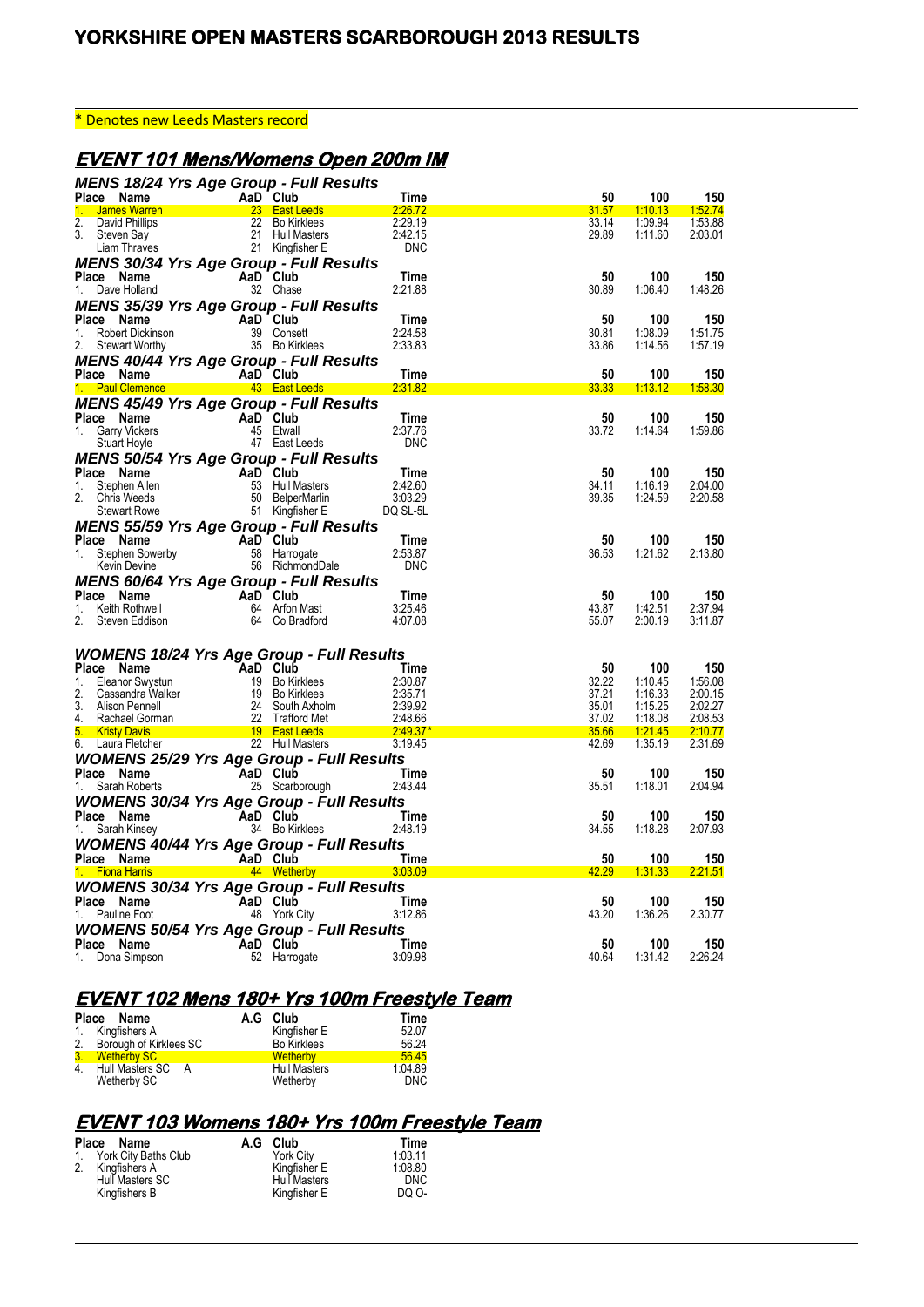## **EVENT 104 Mens 100+ Yrs 100m Freestyle Team**

| Place Name                | A.G Club           | Time  |
|---------------------------|--------------------|-------|
| 1. Borough of Kirklees SC | <b>Bo Kirklees</b> | 4949  |
| 2. East Leeds SC          | East Leeds         | 49.73 |

# **EVENT 105 Womens 100+ Yrs 100m Freestyle Team**

| Place Name                | A.G Club           | Time  |
|---------------------------|--------------------|-------|
| 1. Borough of Kirklees SC | <b>Bo Kirklees</b> | 59.93 |

## **EVENT 106 Mens Open 50m Breaststroke**

|             |                   | 18/24 Yrs Age Group - Full Results         |           |                                           |                |
|-------------|-------------------|--------------------------------------------|-----------|-------------------------------------------|----------------|
|             |                   | Place Name                                 | AaD       | Club                                      | Time           |
| 1.          |                   | - Stephen Heselton - The Stephen Heselton  | 24        | <b>East Leeds</b>                         | 31.84 *        |
| 2.<br>3.    |                   | Oliver Simpson<br>James Rodmell            | 22        | <b>York City</b><br>23 KingstonHull       | 32.79<br>36.81 |
|             |                   | 25/29 Yrs Age Group - Full Results         |           |                                           |                |
|             |                   | Place Name                                 | AaD Club  |                                           | Time           |
| 1.          |                   | Nick Boaz                                  | 26        | <b>York City</b>                          | 31.16          |
| 2.          |                   | Thomas Spencer                             |           | 27 East Leeds                             | 40.98          |
| 3.          |                   | lan Hansford                               | 26        | Gainsborough                              | 42.59          |
|             |                   | Benjamin Johnson                           | 26        | <b>Bo Kirklees</b>                        | DNC            |
|             |                   | 30/34 Yrs Age Group - Full Results         |           |                                           |                |
| Place<br>1. |                   | Name<br>John Major                         | AaD<br>34 | Club<br>South Hunsle                      | Time<br>34.21  |
| 2.          |                   | George Scott                               | 33        | <b>York City</b>                          | 38.73          |
| 3.          |                   | Daniel Young                               | 31        | <b>Bo Kirklees</b>                        | 39.11          |
|             |                   | 35/39 Yrs Age Group - Full Results         |           |                                           |                |
|             |                   | Place Name                                 | AaD Club  |                                           | Time           |
| 1.          |                   | <b>Stewart Worthy</b>                      | 35        | <b>Bo Kirklees</b>                        | 35.04          |
|             | <b>Paul Ellis</b> | <b>Matthew Ward</b>                        |           | 37 East Leeds<br>38 Wetherby              | 36.27<br>DNC   |
|             |                   | 40/44 Yrs Age Group - Full Results         |           |                                           |                |
| Place       |                   | Name                                       | AaD       | Club                                      | Time           |
| 1.          |                   | <b>Paul Clemence</b>                       | $43 -$    | <b>East Leeds</b>                         | $33.89*$       |
| 2.          |                   | Jon Cheshire                               | 41        | Kingfisher E                              | 33.99          |
| 3.          |                   | Gary Thursfield                            | 41<br>43  | Sheffield C                               | 38.57          |
| 4.<br>5.    |                   | Robert Rantzen<br>Steve Empson             | 40        | <b>BelperMarlin</b><br>Rotherham Mo       | 38.64<br>39.22 |
| 6.          |                   | Ian Clarke                                 | 41        | Consett                                   | 39.49          |
| 7.          |                   | Steven Morris                              | 41        | Gainsborough                              | 40.92          |
| 8.          |                   | Kevin Moment                               | 44        | Kingfisher E                              | 42.23          |
|             |                   | Craig Sutcliffe                            | 40        | Halifax                                   | DNC            |
|             |                   | 45/49 Yrs Age Group - Full Results         |           |                                           |                |
| Place<br>1. |                   | Name<br>Steven Goodall                     | AaD<br>48 | Club<br>Rykneld                           | Time<br>38.17  |
| 2.          |                   | lan Brierley                               | 47        | <b>Bo Kirklees</b>                        | 38.29          |
| 3.          |                   | <b>Christopher Spooner</b>                 | 49        | <b>Wetherby</b>                           | 38.31          |
| 4.          |                   | Martyn Webster                             | 46        | Ilkley                                    | 39.33          |
| 5.<br>6.    |                   | Michael Pepper<br>David Pass               | 49<br>47  | Rotherham Mo<br>Rykneld                   | 40.25<br>40.30 |
| 7.          |                   | Mark Mayes                                 | 47        | AFSHartlepol                              | 42.39          |
|             |                   | Bruce Jones                                | 47        | <b>Bo Kirklees</b>                        | <b>DNC</b>     |
|             |                   | Mark Ashton                                | 49        | Manx Masters                              | <b>DNC</b>     |
|             |                   | <b>Tim Clark</b>                           | 48        | Rykneld                                   | DNC            |
|             |                   | 50/54 Yrs Age Group - Full Results         | AaD       |                                           |                |
| 1.          |                   | Place Name<br>Kevan Brown                  | 53        | Club<br><b>Bo Kirklees</b>                | Time<br>36.67  |
| 2.          |                   | Stephen Allen                              | 53        | <b>Hull Masters</b>                       | 38.70          |
| 3.          |                   | David Marshall                             | 52        | Kingfisher E                              | 40.21          |
| 4.          |                   | Alan Marsh                                 | 52        | Rykneld                                   | 42.12          |
| 5.<br>6.    |                   | Chris Weeds<br>Tony Ruddiman               | 50<br>53  | <b>BelperMarlin</b><br><b>Bo Kirklees</b> | 42.54<br>46.03 |
|             |                   | David Sullivan                             | 51        | Thorne                                    | <b>DNC</b>     |
|             |                   | 55/59 Yrs Age Group - Full Results         |           |                                           |                |
| Place       |                   | <b>Name</b>                                | AaD       | Club                                      | Time           |
| 1.          |                   | Neville Barton                             | 59        | <b>Trafford Met</b>                       | 35.60          |
| 2.          |                   | Vladimirs Sveds                            | 57        | Clams                                     | 42.54          |
| 3.<br>4.    |                   | Michael Brant<br><b>Barry Summers</b>      | 58<br>56  | <b>Bo Kirklees</b><br><b>Bo Kirklees</b>  | 44.93<br>46.80 |
|             |                   | Kevin Devine                               | 56        | RichmondDale                              | DNC            |
|             |                   | 60/64 Yrs Age Group - Full Results         |           |                                           |                |
| Place       |                   | Name                                       | AaD       | Club                                      | Time           |
| 1.          |                   | <b>Brian Taylor</b>                        | 63        | Adwick                                    | 38.39          |
| 2.<br>3.    |                   | Keith Rothwell                             | 64<br>64  | Arfon Mast<br>Co Lincoln P                | 42.82<br>42.95 |
|             |                   | Godfrey Green                              |           |                                           |                |
| Place       |                   | 65/69 Yrs Age Group - Full Results<br>Name | AaD       | Club                                      | Time           |
| 1.          |                   | Duncan Brown                               | 66        | York City                                 | 42.67          |
|             |                   |                                            |           |                                           |                |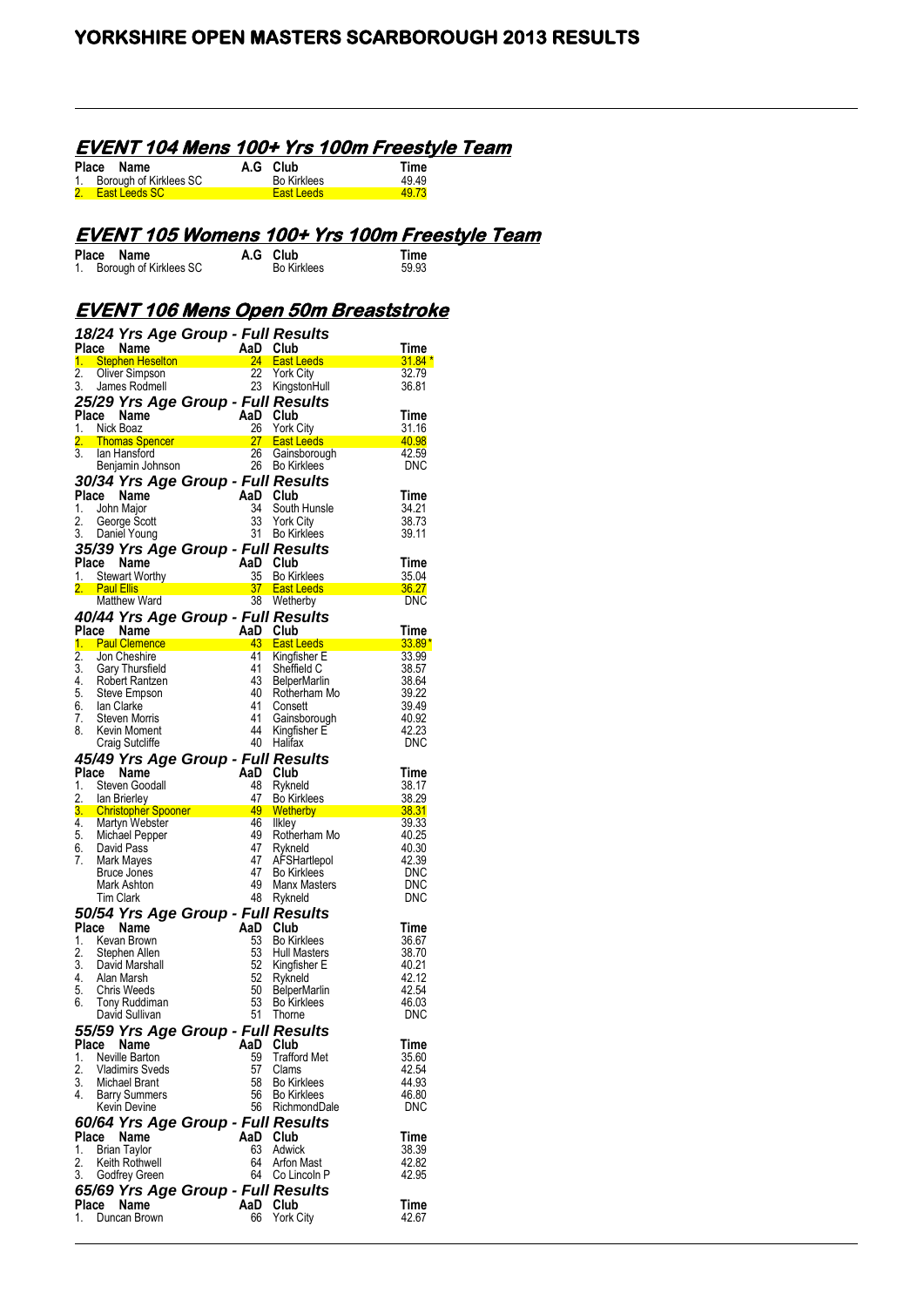| 75 Yrs/Over Age Group - Full Results |               |  |                      |       |  |
|--------------------------------------|---------------|--|----------------------|-------|--|
|                                      | Place Name    |  | AaD Club             | Time  |  |
|                                      | 1. Bill Moore |  | <b>76</b> East Leeds | 45.55 |  |
|                                      | 2. Colin Sage |  | 77 Hull Masters      | 50.23 |  |

## **EVENT 107 Womens Open 50m Breaststroke**

|             | 18/24 Yrs Age Group - Full Results         |           |                                          |                            |
|-------------|--------------------------------------------|-----------|------------------------------------------|----------------------------|
| Place       | Name                                       | AaD       | Club                                     | Time                       |
| 1.          | Cassandra Walker                           | 19        | <b>Bo Kirklees</b>                       | 37.36                      |
| 2.          | Jenna Chatburn                             | 21        | Ilkley                                   | 38.54                      |
| 3.          | Eleanor Swystun                            | 19        | <b>Bo Kirklees</b>                       | 39.20                      |
| 4.          | Rachael Gorman                             | 22        | <b>Trafford Met</b>                      | 42.46                      |
| 5.<br>6.    | <b>Kristy Davis</b><br>Megan Fletcher      | 19<br>19  | <b>East Leeds</b><br><b>Hull Masters</b> | $\frac{42.96}{ }$<br>44.64 |
| 7.          | Rhiannon Haber                             | 19        | <b>Bo Kirklees</b>                       | 45.65                      |
|             | 25/29 Yrs Age Group - Full Results         |           |                                          |                            |
| Place       | Name                                       | AaD       | Club                                     | Time                       |
| 1.          | <b>Claire Snee</b>                         | 26        | Rotherham Mo                             | 39.22                      |
| 2.          | Sarah Roberts                              | 25        | Scarborough                              | 39.33                      |
| 3.          | Adelle Taylor                              | 27        | <b>Bo Kirklees</b>                       | 39.41                      |
| 4.          | Louise Widrascu                            | 25        | <b>Bradford</b>                          | 42.99                      |
| 5.          | Kimberley Clarkson                         | 29        | <b>Hull Masters</b>                      | 44.86                      |
|             | Sarah Loof                                 | 28        | Co Lincoln P                             | DNC                        |
|             | 30/34 Yrs Age Group - Full Results         |           |                                          |                            |
| Place       | Name                                       | AaD       | Club                                     | Time                       |
| 1.<br>2.    | Sarah Kinsey<br><b>Rachel Stead</b>        | 34<br>33  | <b>Bo Kirklees</b><br><b>East Leeds</b>  | 43.74<br>47.77             |
| 3.          | Elizabeth Devaney                          | 34        | <b>Hull Masters</b>                      | 51.28                      |
|             | 35/39 Yrs Age Group - Full Results         |           |                                          |                            |
| Place       | Name                                       | AaD       | Club                                     | Time                       |
| 1.          | Josephine Metcalf                          | 38        | <b>Hull Masters</b>                      | 42.28                      |
| 2.          | Sheryl Clapham                             | 37        | Bradford                                 | 42.55                      |
|             | <b>Lisa Stansbie</b>                       | 39        | <b>East Leeds</b>                        | 44.03                      |
|             | 40/44 Yrs Age Group - Full Results         |           |                                          |                            |
| Place       | Name                                       | AaD       | Club                                     | Time                       |
| 1.          | <b>Lisa Dobson</b>                         | 43        | <b>East Leeds</b>                        | $37.56^{\circ}$            |
|             |                                            |           |                                          |                            |
| 2.          | Tamra Blanchard                            | 44        | Kingfisher E                             | 44.07                      |
|             | <b>Fiona Harris</b>                        | 44        | Wetherby                                 | 44.77                      |
| 4.          | Sarah Forsyth                              | 41        | Kingfisher E                             | 59.33                      |
|             | Suzanne Patterson                          | 43        | <b>Bo Kirklees</b>                       | <b>DNC</b>                 |
|             | 45/49 Yrs Age Group - Full Results         |           |                                          |                            |
| Place       | Name                                       | AaD       | Club                                     | Time                       |
| 1.          | Kirsten Durrans                            | 46        | <b>Bo Kirklees</b>                       | 43.55                      |
| 2.<br>3.    | Jane Eves<br>Jane Sedman                   | 49<br>45  | Ryedale                                  | 46.15                      |
| 4.          | Heather Franklin                           | 49        | Kingfisher E<br>Kingfisher E             | 51.36<br>58.83             |
|             |                                            |           |                                          |                            |
| Place       | 50/54 Yrs Age Group - Full Results<br>Name | AaD       | Club                                     | <b>Time</b>                |
| 1.          | Carol Boagey                               | 54        | AFSHartlepol                             | 44.05                      |
| 2.          | Julie Beaumont                             | 54        | Halifax                                  | 45.09                      |
| 3.          | Ruth Lino                                  | 52        | Kingfisher E                             | 49.06                      |
| 4.          | Judie Mayolfi-Rebaudi                      | 51        | Rykneld                                  | 49.91                      |
| 5.          | Julie Dimaline                             | 51        | <b>Hull Masters</b>                      | 55.69                      |
|             | 55/59 Yrs Age Group - Full Results         |           |                                          |                            |
| Place       | Name                                       | AaD       | Club                                     | Time                       |
| 1.          | Sally Shields                              | 59        | <b>Bo Kirklees</b>                       | 41.14                      |
| 2.<br>3.    | Lesley Zimmerman                           | 55<br>56  | <b>DLL Hull</b>                          | 45.51<br>52.07             |
|             | Jane Hamp                                  |           | Kingfisher E                             |                            |
|             | 60/64 Yrs Age Group - Full Results         |           |                                          |                            |
| Place<br>1. | Name<br>Diana Kaye                         | AaD<br>60 | Club<br><b>Bo Kirklees</b>               | Time<br>49.28              |
| 2.          | Carol Lee                                  | 61        | Bradford                                 | 1:00.78                    |
|             | Gail Daffern                               | 63        | Harrogate                                | DNC                        |
|             |                                            |           | 75 Yrs/Over Age Group - Full Results     |                            |
| Place<br>1. | Name<br>Myrna Taylor                       | AaD<br>80 | Club<br>Blackpool Aq                     | Time<br>59.01              |

# **EVENT 108 Mens Open 100m Backstroke**

| 18/24 Yrs Age Group - Full Results |           |                   |         |       |
|------------------------------------|-----------|-------------------|---------|-------|
| Place Name                         |           | AaD Club          | Time    | 50    |
| 1. Richard Fryer                   | <b>20</b> | <b>East Leeds</b> | 1:03.96 | 30.34 |
| 2. Matthew Harrison                |           | 18 Adwick         | 1.04.72 | 30.90 |
| 3. Stephen Heselton                |           | 24 East Leeds     | 1:06.86 | 32.56 |
| 4. David Phillips                  |           | 22 Bo Kirklees    | 1.07.18 | 32.79 |
| 25/29 Yrs Age Group - Full Results |           |                   |         |       |
| Place Name                         |           | AaD Club          | Time    | 50    |
| 1. Eric Knights                    |           | 28 Hull Masters   | 1:13.95 | 36.06 |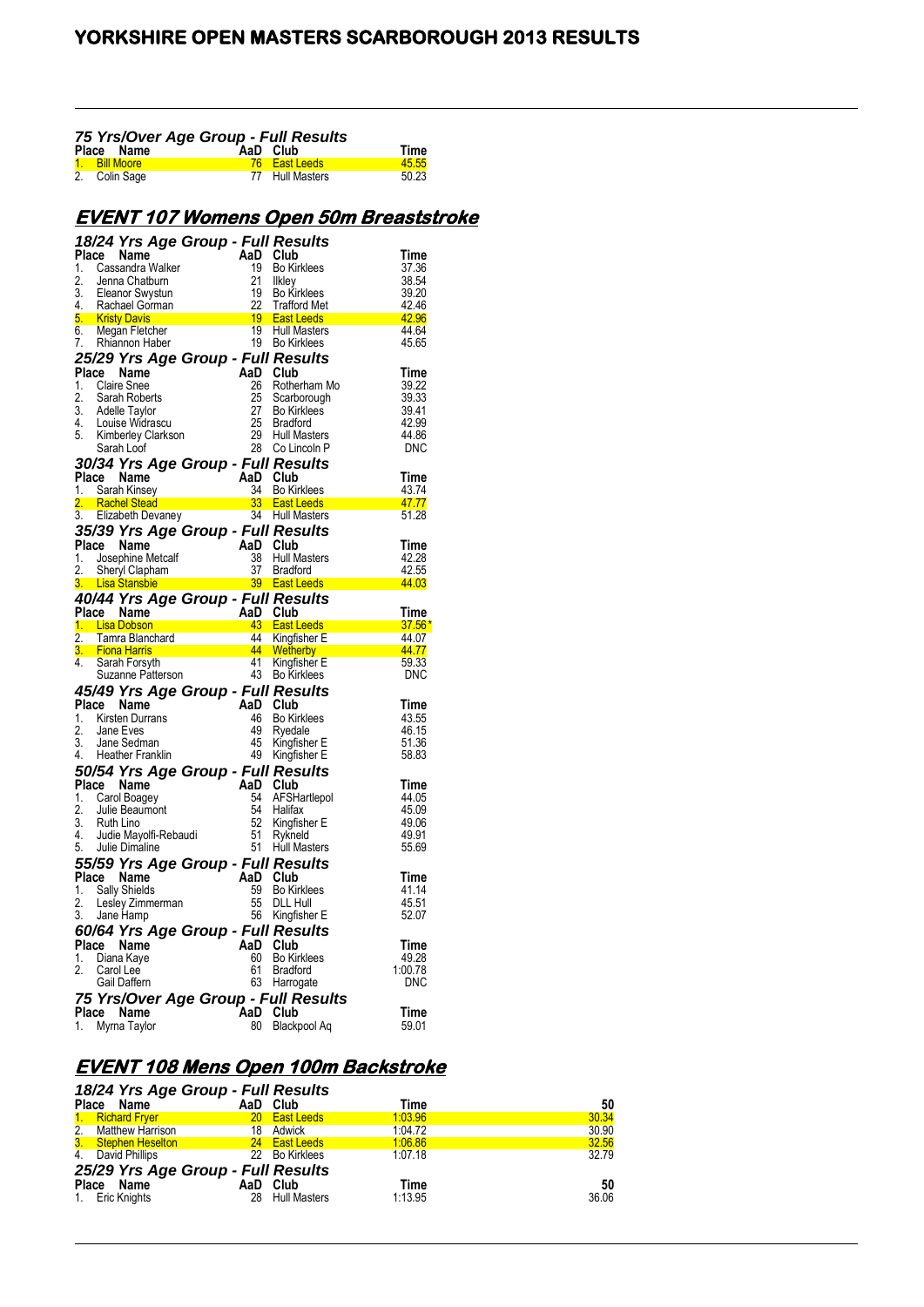## **YORKSHIRE OPEN MASTERS SCARBOROUGH 2013 RESULTS**

| 30/34 Yrs Age Group - Full Results   |          |                     |            |       |
|--------------------------------------|----------|---------------------|------------|-------|
| Place Name                           |          | AaD Club            | Time       | 50    |
| Scott Watson                         | 33       | Ilkley              | 1:12.50    | 34.82 |
| 45/49 Yrs Age Group - Full Results   |          |                     |            |       |
| Place Name                           | AaD Club |                     | Time       | 50    |
| William Broadbent                    | 49       | Bingley             | 1:10.95    | 34.26 |
| 50/54 Yrs Age Group - Full Results   |          |                     |            |       |
| Name<br>Place                        | AaD      | Club                | Time       | 50    |
| Stephen Allen<br>1.                  | 53       | <b>Hull Masters</b> | 1:13.16    | 36.18 |
| 2.<br>Anthony Fawthrop               | 51       | <b>Bo Kirklees</b>  | 1:19.36    | 39.29 |
| 3.<br>Tony Ruddiman                  | 53       | <b>Bo Kirklees</b>  | 1:34.03    | 46.29 |
| 55/59 Yrs Age Group - Full Results   |          |                     |            |       |
| Place<br>Name                        | AaD Club |                     | Time       | 50    |
| <b>Brian Godfrey</b><br>1.           | 58       | <b>Bo Kirklees</b>  | 1:20.31    | 37.07 |
| <b>Malcolm Clark</b><br>2.           | 57       | <b>East Leeds</b>   | $1:31.79*$ | 44.61 |
| <b>Kevin Devine</b>                  | 56       | RichmondDale        | <b>DNC</b> |       |
| 60/64 Yrs Age Group - Full Results   |          |                     |            |       |
| Place Name                           | AaD Club |                     | Time       | 50    |
| Christopher Brown                    | 60       | Co Bradford         | 1:10.64    | 34.57 |
| 65/69 Yrs Age Group - Full Results   |          |                     |            |       |
| Place Name                           | AaD      | Club                | Time       | 50    |
| Carl Butler                          | 69       | RichmondDale        | 1:44.00    | 50.65 |
| 75 Yrs/Over Age Group - Full Results |          |                     |            |       |
| Place<br>Name                        | AaD      | Club                | Time       | 50    |
| <b>Bill Moore</b>                    | 76       | <b>East Leeds</b>   | 1:45.05    | 51.94 |
| 2.<br>Colin Sage                     | 77       | <b>Hull Masters</b> | 1:50.27    | 53.21 |

#### **EVENT 109 Womens Open 100m Backstroke**

| 18/24 Yrs Age Group - Full Results                      |           |                                           |                    |                |
|---------------------------------------------------------|-----------|-------------------------------------------|--------------------|----------------|
| Name<br>Place                                           | AaD Club  |                                           | Time               | 50             |
| 1.<br>Eleanor Swystun                                   | 19        | <b>Bo Kirklees</b>                        | 1:12.07            | 35.39          |
| 2.<br>Alison Pennell                                    | 24        | South Axholm                              | 1:15.74            | 37.13          |
| 3.<br>Rachael Gorman                                    | 22<br>20  | <b>Trafford Met</b>                       | 1:16.03            | 37.15<br>39.29 |
| 4.<br>Victoria Cuff<br>5.<br>Megan Fletcher             | 19        | <b>Bo Kirklees</b><br><b>Hull Masters</b> | 1:20.87<br>1:24.19 | 41.04          |
|                                                         |           |                                           |                    |                |
| 25/29 Yrs Age Group - Full Results<br>Place<br>Name     | AaD Club  |                                           | Time               | 50             |
| Claire Snee<br>1.                                       | 26        | Rotherham Mo                              | 1:13.65            | 35.55          |
| 2.<br>Deborah Crossland                                 | 26        | <b>Bo Kirklees</b>                        | 1:13.67            | 35.15          |
| 30/34 Yrs Age Group - Full Results                      |           |                                           |                    |                |
| Place<br>Name                                           | AaD Club  |                                           | Time               | 50             |
| Emma Wills<br>1.                                        |           | 34 York City                              | 1:12.77            | 35.44          |
| 35/39 Yrs Age Group - Full Results                      |           |                                           |                    |                |
| Name<br>Place                                           | AaD       | Club                                      | Time               | 50             |
| Victoria Wilford<br>1.                                  | 39        | <b>Bo Kirklees</b>                        | 1:21.34            | 40.50          |
|                                                         |           |                                           |                    |                |
|                                                         |           |                                           |                    |                |
| 40/44 Yrs Age Group - Full Results                      |           |                                           |                    |                |
| Place<br>Name                                           | AaD Club  |                                           | Time               | 50             |
| $1_{-}$<br><b>Rachel Sugarman</b>                       |           | 41 Wetherby                               | 1:22.21            | 39.76          |
| 2.<br>Sandra Thursfield<br>$\mathbf{3}$<br>Susan Harris | 41<br>40  | Sheffield C<br>Ilkley                     | 1:26.50<br>1:29.92 | 42.44<br>42.66 |
| Suzanne Patterson                                       |           | 43 Bo Kirklees                            | <b>DNC</b>         |                |
|                                                         |           |                                           |                    |                |
| 45/49 Yrs Age Group - Full Results<br>Place<br>Name     | AaD       | Club                                      | Time               | 50             |
| <b>Kirsten Durrans</b><br>1.                            | 46        | <b>Bo Kirklees</b>                        | 1:29.81            | 43.00          |
| 2.<br>Geraldine Bolton                                  | 47        | <b>Trafford Met</b>                       | 1:34.60            | 47.07          |
|                                                         |           |                                           |                    |                |
| 50/54 Yrs Age Group - Full Results<br>Place Name        | AaD Club  |                                           | Time               | 50             |
| $1_{-}$<br><b>Julie Hoyle</b>                           | 51        | <b>East Leeds</b>                         | 1.14.47            | 35.56          |
| 2.<br>Carolyn Irvine                                    | 50        | <b>Bo Kirklees</b>                        | 1:18.59            | 37.65          |
| 3.<br>Carol Boagey                                      |           | 54 AFSHartlepol                           | 1:42.60            | 50.18          |
| 55/59 Yrs Age Group - Full Results                      |           |                                           |                    |                |
| <b>Place</b><br>Name<br><b>Ruth Lowe</b><br>1.          | AaD<br>56 | Club<br>Co Derby                          | Time<br>1:31.27    | 50<br>44.05    |

# **EVENT 110 Womens 220+ Yrs 100m Medley Team**<br>Place Name A.G Club Time<br>1. Borough of Kirklees SC Bo Kirklees 1:17.09

**Place Name A.G Club Time** 1. Borough of Kirklees SC Bo Kirklees 1:17.09

## **EVENT 111 Mens 220+ Yrs 100m Medley Team**

| Place Name                | A.G Club            | Time    |
|---------------------------|---------------------|---------|
| 1. East Leeds SC          | <b>East Leeds</b>   | 1.0516  |
| 2. Borough of Kirklees SC | <b>Bo Kirklees</b>  | 1:1146  |
| 3. Hull Masters SC A      | <b>Hull Masters</b> | 1:13.53 |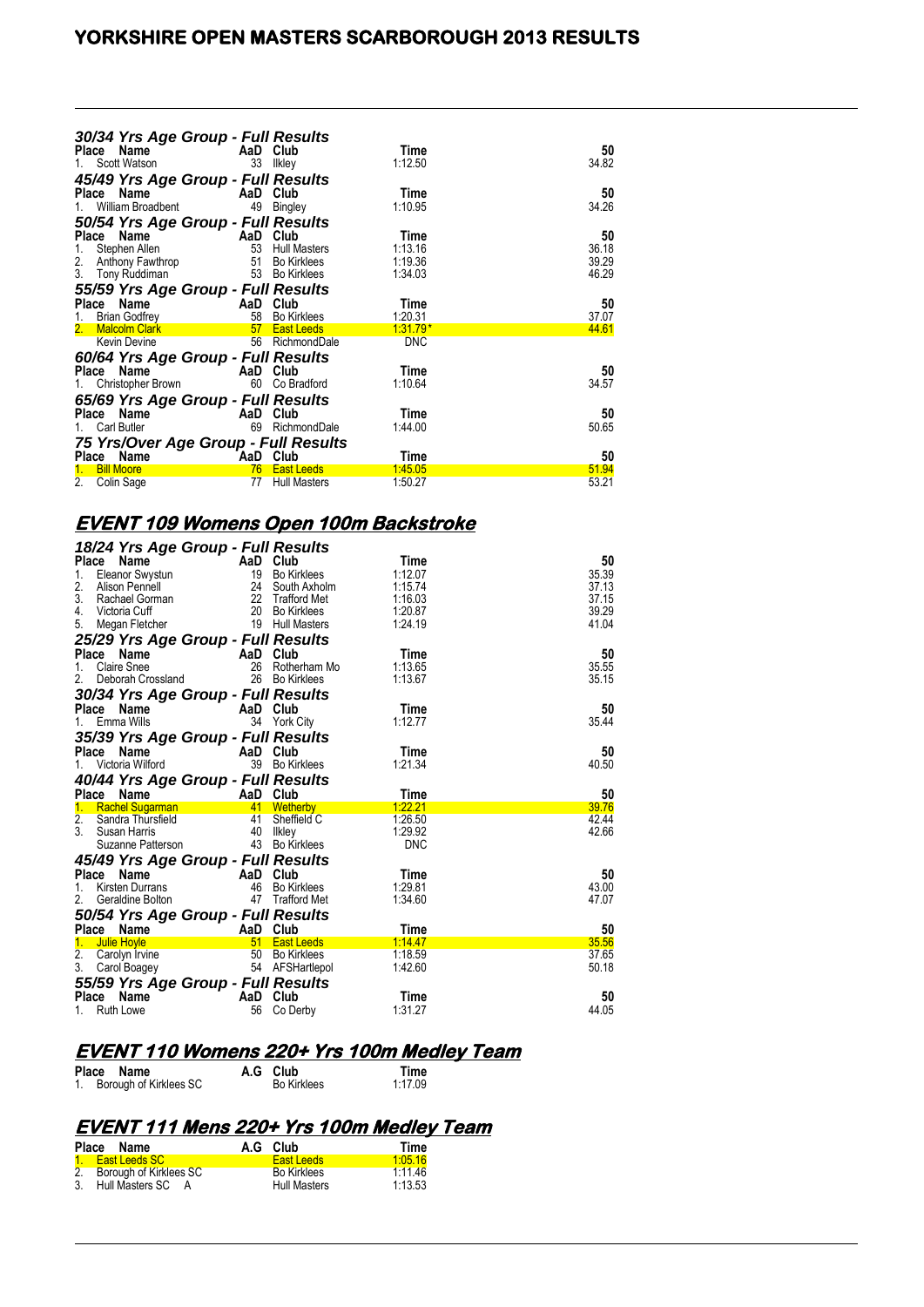#### **EVENT 112 Womens 140+ Yrs 100m Medley Team**

|                | Place Name              | A.G Club           | Time    |
|----------------|-------------------------|--------------------|---------|
| $\mathbf{1}$ . | <b>Bradford SC</b>      | Bradford           | 1:09.69 |
|                | 2. York City Baths Club | York City          | 1:11.72 |
| 3.             | Borough of Kirklees SC  | <b>Bo Kirklees</b> | 1:13.12 |
| 4.             | Ilkley SC               | Ilkley             | 1:13.90 |
| 5.             | Kingfishers A           | Kingfisher E       | 1:17.99 |

## **EVENT 113 Mens 140+ Yrs 100m Medley Team**

| Place Name                | A.G Club           | Time    |
|---------------------------|--------------------|---------|
| 1. Borough of Kirklees SC | <b>Bo Kirklees</b> | 57.89   |
| 2. York City Baths Club   | <b>York City</b>   | 1:00.00 |
| 3. Ilkley SC A            | <b>Ilkley</b>      | 1.00.26 |
| 4. Kingfishers A          | Kingfisher E       | 1.09.26 |

#### **EVENT 114 Womens 072+ Yrs 100m Medley Team**

| Place Name                | A.G Club            | Time    |
|---------------------------|---------------------|---------|
| 1. Borough of Kirklees SC | <b>Bo Kirklees</b>  | 1:05.16 |
| 2. Hull Masters SC        | <b>Hull Masters</b> | 1:12.06 |

#### **EVENT 115 Mens 072+ Yrs 100m Medley Team**

| Place | Name               |  | A.G Club          | Time    |
|-------|--------------------|--|-------------------|---------|
|       | 1. East Leeds SC   |  | <b>East Leeds</b> | 56.25   |
|       | 2. Hull Masters SC |  | Hull Masters      | 1 01 96 |

#### **EVENT 116 Womens Open 50m Butterfly**

|                  | 18/24 Yrs Age Group - Full Results         |          |                     |            |
|------------------|--------------------------------------------|----------|---------------------|------------|
| <b>Place</b>     | <b>Name</b>                                | AaD      | Club                | Time       |
| 1.               | <b>Eleanor Swystun</b>                     | 19       | <b>Bo Kirklees</b>  | 32.06      |
| 2.               | <b>Kristy Davis</b>                        | $19-19$  | <b>East Leeds</b>   | 35.14      |
| $\overline{3}$ . | Cassandra Walker                           | 19       | <b>Bo Kirklees</b>  | 35.18      |
| 4.               | Rhiannon Haber                             | 19       | <b>Bo Kirklees</b>  | 37.80      |
| 5.               | Victoria Cuff                              | 20       | <b>Bo Kirklees</b>  | 39.40      |
| 6.               | Laura Fletcher                             | 22       | <b>Hull Masters</b> | 44.53      |
|                  | 25/29 Yrs Age Group - Full Results         |          |                     |            |
| Place            | Name                                       | AaD Club |                     | Time       |
| 1.               | Claire Snee                                | 26       | Rotherham Mo        | 33.07      |
| 2.               | Jamie Peace                                | 28       | <b>Bo Kirklees</b>  | 34.85      |
| 3.               | Kimberley Clarkson                         | 29       | <b>Hull Masters</b> | 37.15      |
| 4.               | Adelle Taylor                              | 27       | <b>Bo Kirklees</b>  | 37.20      |
|                  | Sarah Loof                                 | 28       | Co Lincoln P        | <b>DNC</b> |
|                  | 30/34 Yrs Age Group - Full Results         |          |                     |            |
|                  | Place Name                                 | AaD      | Club                | Time       |
| 1.               | Sarah Kinsey                               | 34       | <b>Bo Kirklees</b>  | 33.72      |
| 2.               | Natalie Taylor                             | 31       | Sheffield C         | 34.52      |
|                  | 35/39 Yrs Age Group - Full Results         |          |                     |            |
| Place            | Name                                       | AaD      | Club                | Time       |
| 1.               | Claire Wilson                              | 36       | <b>Bradford</b>     | 38.77      |
|                  | Lisa Stansbie                              | 39       | East Leeds          | DNC        |
|                  | 40/44 Yrs Age Group - Full Results         |          |                     |            |
|                  |                                            |          |                     |            |
|                  | Place Name                                 | AaD Club |                     | Time       |
|                  | 1. Rachel Sugarman                         |          | 41 Wetherby         | 35.35      |
|                  |                                            |          |                     |            |
| Place            | 45/49 Yrs Age Group - Full Results<br>Name | AaD      | Club                | Time       |
| 1.               | Karen Graham                               | 48       | Ilkley              | 34.14      |
| 2.               | <b>Ruth Rhodes</b>                         | 45       | <b>Bradford</b>     | 35.13      |
| 3.               | Geraldine Bolton                           | 47       | <b>Trafford Met</b> | 39.20      |
| 4.               | Sarah Greaves                              | 45       | <b>Bo Kirklees</b>  | 47.23      |
| 5.               | Jane Eves                                  | 49       | Ryedale             | 52.98      |
|                  | <b>Tracie Gorst</b>                        |          | 45 Trafford Met     | DNC        |
|                  | 50/54 Yrs Age Group - Full Results         |          |                     |            |
| Place            | Name                                       | AaD Club |                     | Time       |
| 1.               | Dona Simpson                               | 52       | Harrogate           | 35.36      |
| 2.               | Lesley Killen                              | 53       | York City           | 40.38      |
| 3.               | Carol Boagey                               | 54       | AFSHartlepol        | 41.86      |
| 4.               | Carol James                                | 53       | Sheffield C         | 43.70      |
| 5.               | Ruth Lino                                  | 52       | Kingfisher E        | 44.55      |
|                  | 55/59 Yrs Age Group - Full Results         |          |                     |            |
| Place            | <b>Name</b>                                | AaD      | Club                | Time       |
| 1.               | Sally Shields                              | 59       | <b>Bo Kirklees</b>  | 39.43      |
| 2.               | Wendy Offord                               | 59       | <b>Bo Kirklees</b>  | 39.62      |
|                  | 60/64 Yrs Age Group - Full Results         |          |                     |            |
| Place            | Name                                       | AaD      | Club                | Time       |
| 1.               | Jeanette Benn                              | 62       | Co Lincoln P        | 1:00.85    |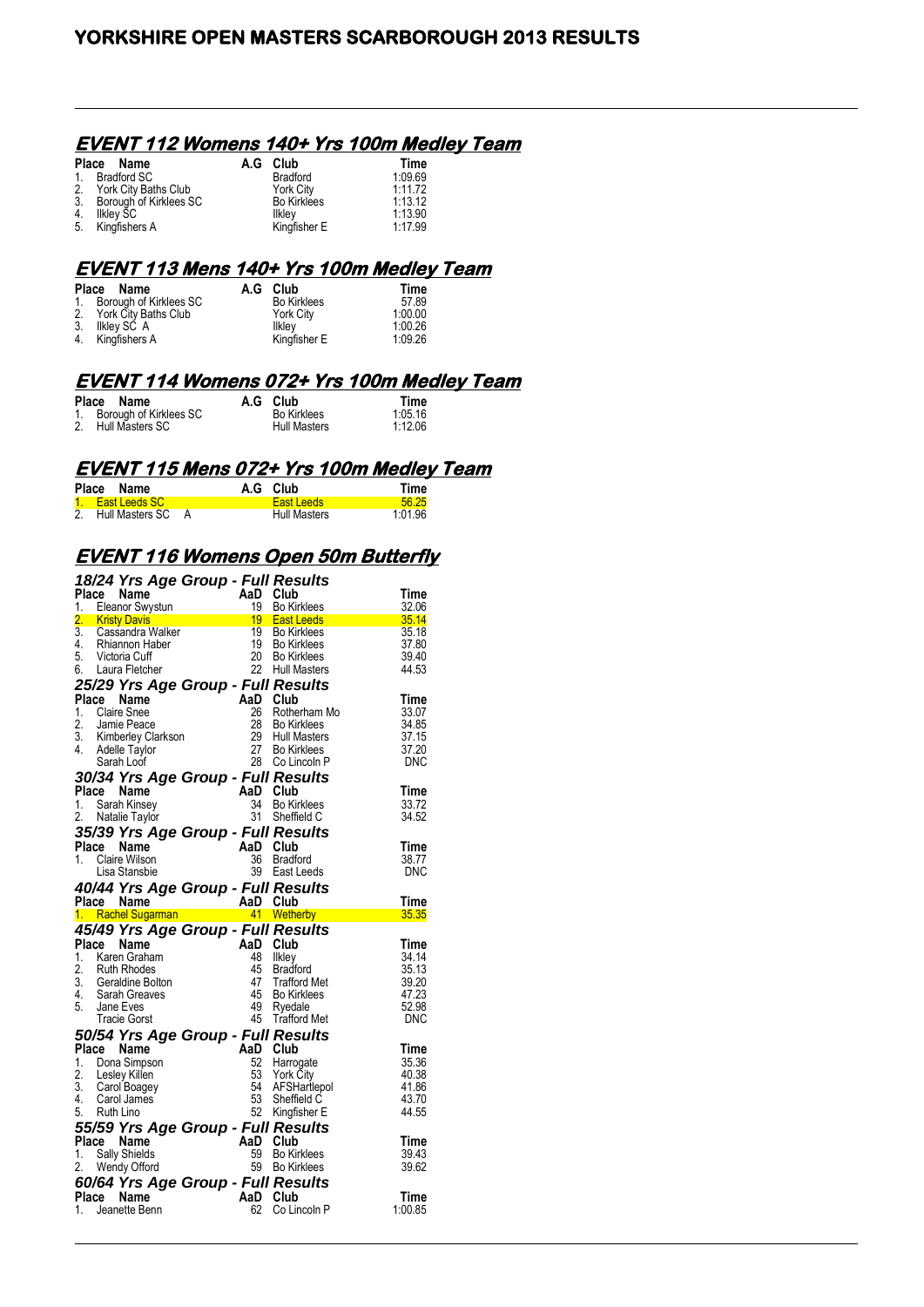| 75 Yrs/Over Age Group - Full Results |  |                 |      |  |  |  |
|--------------------------------------|--|-----------------|------|--|--|--|
| Place Name                           |  | AaD Club        | Time |  |  |  |
| <b>Betty Grayson</b>                 |  | 78 Hull Masters | DNC  |  |  |  |

# **EVENT 117 Mens Open 50m Butterfly**

|             | 18/24 Yrs Age Group - Full Results                                                                                                                                                                                                                     |                                                                                                                    |          |                                                          |                |
|-------------|--------------------------------------------------------------------------------------------------------------------------------------------------------------------------------------------------------------------------------------------------------|--------------------------------------------------------------------------------------------------------------------|----------|----------------------------------------------------------|----------------|
| Place       | <b>Place Name AaD Club</b><br>1. Matthew Harrison 18 Adwick<br>2. James Rodmell 23 KingstonHul<br>3. Richard Fryer 20 East Leeds                                                                                                                       |                                                                                                                    | AaD Club |                                                          | Time           |
|             |                                                                                                                                                                                                                                                        |                                                                                                                    |          |                                                          | 27.50          |
|             |                                                                                                                                                                                                                                                        |                                                                                                                    |          | KingstonHull                                             | 30.01          |
|             |                                                                                                                                                                                                                                                        |                                                                                                                    |          |                                                          | 30.95          |
|             | 25/29 Yrs Age Group - Full Results                                                                                                                                                                                                                     |                                                                                                                    |          |                                                          |                |
|             | Place Name<br>1. Thomas McAvoy<br>2. Thomas Spencer<br>2. Thomas Spencer<br>2. Thomas Spencer<br>2. Thomas Spencer<br>2. Thomas Spencer<br>2. Thomas Spencer<br>2. Thomas Spencer<br>2. Thomas Spencer<br>2. Thomas Spencer<br>2. Thomas Spencer<br>2. |                                                                                                                    |          |                                                          | Time           |
|             |                                                                                                                                                                                                                                                        |                                                                                                                    |          |                                                          | 28.56          |
|             |                                                                                                                                                                                                                                                        |                                                                                                                    |          |                                                          | 29.73<br>29.95 |
|             |                                                                                                                                                                                                                                                        |                                                                                                                    |          |                                                          | 30.12          |
|             | 5. Juan Mateu                                                                                                                                                                                                                                          |                                                                                                                    |          | 25 Corby                                                 | 35.04          |
|             | <b>30/34 Yrs Age Group - Full Results<br/> Place Name AaD Club<br/> 1. Andrew Czyzewski 30 Bo Kirklees<br/> 2. John Major 34 South Hunsle<br/> 3. Daniel Young 31 Bo Kirklees</b>                                                                      |                                                                                                                    |          |                                                          |                |
|             |                                                                                                                                                                                                                                                        |                                                                                                                    |          |                                                          | Time           |
|             |                                                                                                                                                                                                                                                        |                                                                                                                    |          |                                                          | 29.28          |
|             |                                                                                                                                                                                                                                                        |                                                                                                                    |          | South Hunsle                                             | 30.50          |
|             | 3. Daniel Young                                                                                                                                                                                                                                        |                                                                                                                    |          | 31 Bo Kirklees                                           | 35.35          |
|             | 35/39 Yrs Age Group - Full Results                                                                                                                                                                                                                     |                                                                                                                    |          |                                                          |                |
|             |                                                                                                                                                                                                                                                        |                                                                                                                    |          |                                                          | Time           |
|             | Place Name (and AaD Club)<br>1. Paul Ellis (and Annual Annual State)<br>27 East L                                                                                                                                                                      |                                                                                                                    |          | 37 East Leeds <b>Contract Contract Contract Contract</b> | <b>29.50</b>   |
|             | 2. Richard Brown                                                                                                                                                                                                                                       |                                                                                                                    | 39       | Ilkley                                                   | 38.38          |
|             | 40/44 Yrs Age Group - Full Results                                                                                                                                                                                                                     | $\begin{array}{c}\n\text{Hilq}\n\text{Hilq}\n\end{array}$ AaD Club<br>$\begin{array}{c}\n\text{Hilq}\n\end{array}$ |          |                                                          |                |
|             | Place Name                                                                                                                                                                                                                                             |                                                                                                                    |          |                                                          | Time           |
| 1.          | Martin Andersen                                                                                                                                                                                                                                        |                                                                                                                    |          | <b>Bo Kirklees</b>                                       | 31.59          |
|             | 2. Robert Rantzen<br>3. Colin Campbell                                                                                                                                                                                                                 |                                                                                                                    |          | <b>BelperMarlin</b>                                      | 32.20          |
|             |                                                                                                                                                                                                                                                        |                                                                                                                    |          | 43 York City                                             | 33.79          |
|             | 4. Joe Gavelle                                                                                                                                                                                                                                         |                                                                                                                    |          | 43 Rotherham Mo                                          | 38.25          |
|             | 45/49 Yrs Age Group - Full Results                                                                                                                                                                                                                     |                                                                                                                    |          |                                                          |                |
|             | Place Name                                                                                                                                                                                                                                             |                                                                                                                    | AaD Club |                                                          | Time           |
| 1.          | Steven Goodall                                                                                                                                                                                                                                         |                                                                                                                    | 48       | Rykneld                                                  | 30.20          |
|             | 1. Development<br>2. David Hogg<br>3. Jonathan Oddy<br>4. Michael Pepper<br>5. Richard Thraves<br>7. Martyn Webster<br>8. Andy Cornforth<br>9. Alexei Zhurov<br>9. Nexei Zhurov<br>5. Shexis                                                           |                                                                                                                    | 49       | Glasgow Nmds                                             | 31.13          |
|             |                                                                                                                                                                                                                                                        |                                                                                                                    | 45<br>49 | Macclesf'ldM                                             | 31.71          |
|             |                                                                                                                                                                                                                                                        |                                                                                                                    | 45       | Rotherham Mo<br>Kingfisher E                             | 33.06<br>33.18 |
|             |                                                                                                                                                                                                                                                        |                                                                                                                    | 47       | Rykneld                                                  | 34.13          |
|             |                                                                                                                                                                                                                                                        |                                                                                                                    | 46       | Ilkley                                                   | 34.39          |
|             |                                                                                                                                                                                                                                                        |                                                                                                                    | 46       | Kingfisher E                                             | 35.48          |
|             |                                                                                                                                                                                                                                                        |                                                                                                                    | 46       | Clams                                                    | 35.70          |
|             | 10. Jonathan Snaith                                                                                                                                                                                                                                    |                                                                                                                    | 46       | <b>Bo Kirklees</b>                                       | 37.75          |
|             | Tim Clark                                                                                                                                                                                                                                              |                                                                                                                    | 48       | Rykneld                                                  | <b>DNC</b>     |
|             | Mark Ashton                                                                                                                                                                                                                                            |                                                                                                                    | 49       | Manx Masters                                             | DNC            |
|             | 50/54 Yrs Age Group - Full Results                                                                                                                                                                                                                     |                                                                                                                    |          |                                                          |                |
|             | Place Name                                                                                                                                                                                                                                             |                                                                                                                    | AaD Club |                                                          | Time           |
| 1.          | Alan Marsh                                                                                                                                                                                                                                             |                                                                                                                    | 52<br>53 | Rykneld                                                  | 33.14<br>33.36 |
|             | 2. Kevan Brown<br>3. Stewart Rowe                                                                                                                                                                                                                      |                                                                                                                    | 51       | <b>Bo Kirklees</b><br>Kingfisher E                       | 33.72          |
| 4.          | David Marshall                                                                                                                                                                                                                                         |                                                                                                                    |          | 52 Kingfisher E                                          | 34.58          |
|             | 5. Jari Goddard                                                                                                                                                                                                                                        |                                                                                                                    | 50       | Gainsborough                                             | 35.94          |
| 6.          | Chris Weeds                                                                                                                                                                                                                                            |                                                                                                                    |          | 50 BelperMarlin                                          | 38.82          |
|             | 55/59 Yrs Age Group - Full Results                                                                                                                                                                                                                     |                                                                                                                    |          |                                                          |                |
|             | Place Name                                                                                                                                                                                                                                             |                                                                                                                    | AaD Club |                                                          | Time           |
| 1.          | <b>Brian Godfrey</b>                                                                                                                                                                                                                                   |                                                                                                                    | 58       | <b>Bo Kirklees</b>                                       | 32.26          |
|             | 2. David Bradford                                                                                                                                                                                                                                      |                                                                                                                    |          | 55 Co Sheffield                                          | 34.82          |
| 3.          | <b>Malcolm Clark</b>                                                                                                                                                                                                                                   |                                                                                                                    |          | 57 East Leeds                                            | 37.10          |
| 4.          | Michael Brant                                                                                                                                                                                                                                          |                                                                                                                    | 58       | <b>Bo Kirklees</b>                                       | 38.13          |
|             | 60/64 Yrs Age Group - Full Results                                                                                                                                                                                                                     |                                                                                                                    |          |                                                          |                |
| Place       | Name                                                                                                                                                                                                                                                   |                                                                                                                    | AaD      | Club                                                     | Time           |
| 1.          | Christopher Brown                                                                                                                                                                                                                                      |                                                                                                                    | 60       | Co Bradford                                              | 32.19          |
| 2.<br>3.    | Keith Rothwell<br>Godfrey Green                                                                                                                                                                                                                        |                                                                                                                    | 64<br>64 | Arfon Mast<br>Co Lincoln P                               | 39.20<br>42.53 |
|             | Dave Fisher                                                                                                                                                                                                                                            |                                                                                                                    | 62       | Kingfisher E                                             | DNC            |
|             |                                                                                                                                                                                                                                                        |                                                                                                                    |          |                                                          |                |
|             | 65/69 Yrs Age Group - Full Results                                                                                                                                                                                                                     |                                                                                                                    | AaD      |                                                          |                |
| Place<br>1. | Name<br>Duncan Brown                                                                                                                                                                                                                                   |                                                                                                                    | 66       | Club<br><b>York City</b>                                 | Time<br>34.92  |
|             | Colin Gerrard                                                                                                                                                                                                                                          |                                                                                                                    | 66       | RichmondDale                                             | DNC            |
|             |                                                                                                                                                                                                                                                        |                                                                                                                    |          | 75 Yrs/Over Age Group - Full Results                     |                |
|             | Place Name                                                                                                                                                                                                                                             |                                                                                                                    | AaD      | Club                                                     | Time           |
| 1.          | Dennis Harrison                                                                                                                                                                                                                                        |                                                                                                                    | 76       | <b>Hull Masters</b>                                      | 49.84          |
|             |                                                                                                                                                                                                                                                        |                                                                                                                    |          |                                                          |                |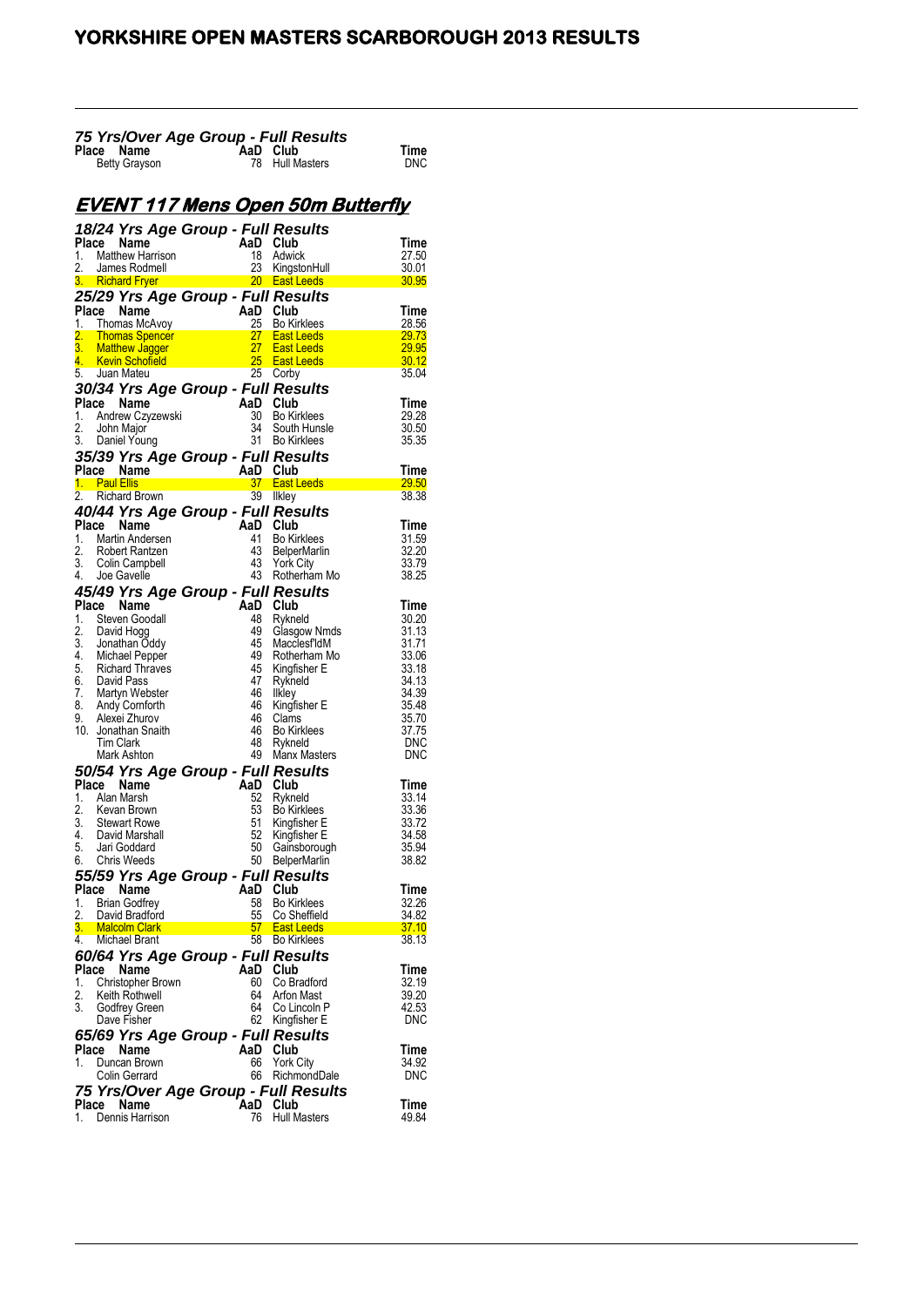# **EVENT 118 Womens Open 100m Freestyle**

|              | 18/24 Yrs Age Group - Full Results         |          |                                           |                    |                |
|--------------|--------------------------------------------|----------|-------------------------------------------|--------------------|----------------|
| Place        | <b>Name</b>                                | AaD Club |                                           | Time               | 50             |
| 1.           | Alison Pennell                             | 24       | South Axholm                              | 1.02.24            | 30.62          |
| 2.<br>3.     | Cassandra Walker<br>Rachael Gorman         | 19<br>22 | <b>Bo Kirklees</b>                        | 1:05.47<br>1.08.49 | 31.99<br>33.06 |
| 4.           | Rhiannon Haber                             | 19       | <b>Trafford Met</b><br><b>Bo Kirklees</b> | 1:10.13            | 33.22          |
| <u>5. L</u>  | <b>Kristy Davis</b>                        |          | 19 East Leeds                             | 1:11.81            | 33.82          |
|              | 25/29 Yrs Age Group - Full Results         |          |                                           |                    |                |
|              | Place Name                                 | AaD Club |                                           | Time               | 50             |
| $1 -$        | <b>Louise Highton</b>                      | 25       | Co Leeds WP                               | $1.02.30*$         | 30.52          |
| 2.           | Jamie Peace                                | 28       | <b>Bo Kirklees</b>                        | 1.03.34            | 30.58          |
| 3.           | <b>Claire Snee</b>                         | 26       | Rotherham Mo                              | 1.04.87            | 31.20          |
| 4.           | Deborah Crossland                          | 26       | <b>Bo Kirklees</b>                        | 1:06.60            | 31.81          |
| 5.           | Sarah Roberts                              | 25       | Scarborough                               | 1:08.78            | 33.07          |
| 6.           | Louise Widrascu                            |          | 25 Bradford                               | 1.11.96            | 34.62          |
|              | 30/34 Yrs Age Group - Full Results         |          |                                           |                    |                |
|              | Place Name                                 | AaD      | Club                                      | Time               | 50             |
| 1.           | Emma Wills                                 | 34       | <b>York City</b>                          | 1:05.88            | 32.28          |
| 2.           | Sarah Kinsey                               | 34       | <b>Bo Kirklees</b>                        | 1:06.89            | 32.76          |
| 3.<br>4.     | Natalie Taylor                             | 31<br>34 | Sheffield C                               | 1.08.73<br>1:25.41 | 33.49<br>39.63 |
| 5.           | Carly Atkinson<br>Elizabeth Devaney        |          | Kingfisher E<br>34 Hull Masters           | 1.29.53            | 42.55          |
|              |                                            |          |                                           |                    |                |
| <b>Place</b> | 35/39 Yrs Age Group - Full Results<br>Name | AaD      | Club                                      | Time               | 50             |
| 1.           | Victoria Wilford                           | 39       | <b>Bo Kirklees</b>                        | 1:11.12            | 34.43          |
| 2.           | Sheryl Clapham                             | 37       | <b>Bradford</b>                           | 1:11.95            | 34.14          |
| 3.           | Roberta Grech-Cini                         | 38       | llkley                                    | 1.20.43            | 38.15          |
| 4.           | Emma Godfrey                               |          | 38 Bo Kirklees                            | 1:36.78            | 45.53          |
|              | 40/44 Yrs Age Group - Full Results         |          |                                           |                    |                |
|              | Place<br><b>Name</b>                       | AaD      | Club                                      | Time               | 50             |
| 1.           | Cheryl Midgley                             | 41       | <b>York City</b>                          | 1:14.98            | 34.43          |
| 2.           | Susan Harris                               | 40       | likley                                    | 1.19.49            | 38.46          |
| 3.           | Sandra Thursfield                          | 41       | Sheffield C                               | 1:21.91            | 38.37          |
|              | Suzanne Patterson                          |          | 43 Bo Kirklees                            | DNC                |                |
|              | 45/49 Yrs Age Group - Full Results         |          |                                           |                    |                |
|              | Place<br>Name                              | AaD      | Club                                      | Time               | 50             |
| 1.           | Karen Graham                               | 48       | likley                                    | 1:06.37            | 32.30          |
| 2.           | <b>Ruth Rhodes</b>                         | 45       | <b>Bradford</b>                           |                    |                |
| 3.           |                                            |          |                                           | 1:09.27            | 33.06          |
|              | Kirsten Durrans                            | 46       | <b>Bo Kirklees</b>                        | 1.21.84            | 38.73          |
| 4.           | <b>Tracy Meyerhoff</b>                     | 45       | <b>Hull Masters</b>                       | 1:39.87            | 45.73          |
|              | Kath Minghella                             |          | 49 Kingfisher E                           | DQ ST-             |                |
|              | 50/54 Yrs Age Group - Full Results         |          |                                           |                    |                |
| <b>Place</b> | Name                                       | AaD      | Club                                      | Time               | 50             |
| 1.           | Julie Hoyle                                | 51       | <b>East Leeds</b>                         | 1.06.77            | 32.72          |
| 2.<br>3.     | Carolyn Irvine                             | 50<br>54 | <b>Bo Kirklees</b><br>AFSHartlepol        | 1.14.48<br>1:20.53 | 35.93<br>38.68 |
| 4.           | Carol Boagey<br>Lynda Pollard              | 51       | llkley                                    | 1:20.59            | 38.76          |
| 5.           | Judie Mayolfi-Rebaudi                      | 51       | Rykneld                                   | 1.26.79            | 40.72          |
| 6.           | Julie Dimaline                             | 51       | <b>Hull Masters</b>                       | 1.32.04            | 41.94          |
| 7.           | Jeannette Richards                         |          | 52 Kingfisher E                           | 1.49.24            | 49.47          |
|              | 55/59 Yrs Age Group - Full Results         |          |                                           |                    |                |
| Place        | Name                                       | AaD      | Club                                      | Time               | 50             |
| 1.           | <b>Sally Shields</b>                       | 59       | <b>Bo Kirklees</b>                        | 1:17.38            | 36.74          |
| 2.           | <b>Ruth Lowe</b>                           |          | 56 Co Derby                               | 1:20.35            | 38.40          |
| 3.           | Jane Hamp                                  |          | 56 Kingfisher E                           | 1.41.70            | 49.29          |
|              | 60/64 Yrs Age Group - Full Results         |          |                                           |                    |                |
| Place        | Name                                       | AaD      | Club                                      | Time               | 50             |
| 1.           | Diana Kaye                                 | 60       | Bo Kirklees                               | 1:33.83            | 44.45          |
| 2.           | Jeanette Benn                              | 62       | Co Lincoln P                              | 1.36.90            | 45.76          |
|              | Gail Daffern                               |          | 63 Harrogate                              | DNC                |                |
|              | 65/69 Yrs Age Group - Full Results         |          |                                           |                    |                |
| 1.           | Place Name<br>Rachel Barton                | AaD      | Club<br>65 Trafford Met                   | Time<br>1:13.16    | 50<br>35.10    |

## **EVENT 119 Mens Open 100m Freestyle**

|    | 18/24 Yrs Age Group - Full Results |                 |                   |         |       |
|----|------------------------------------|-----------------|-------------------|---------|-------|
|    | Place Name                         | AaD Club        |                   | Time    | 50    |
|    | 1. Richard Fryer                   | 20 <sub>1</sub> | <b>East Leeds</b> | 58.71   | 28.12 |
|    | 2. Liam Thraves                    | 21              | Kingfisher E      | 59.55   | 28.23 |
| 3. | Oliver Simpson                     |                 | 22 York City      | 59.61   | 28.48 |
| 4. | David Phillips                     |                 | 22 Bo Kirklees    | 59.72   | 29.18 |
|    | 5. James Rodmell                   |                 | 23 KingstonHull   | 1:00.08 | 28.29 |
| 6. | Steven Say                         | 21              | Hull Masters      | 1:00.77 | 27.90 |
|    | 7 James Warren                     | 23              | <b>East Leeds</b> | 1:01.75 | 29.25 |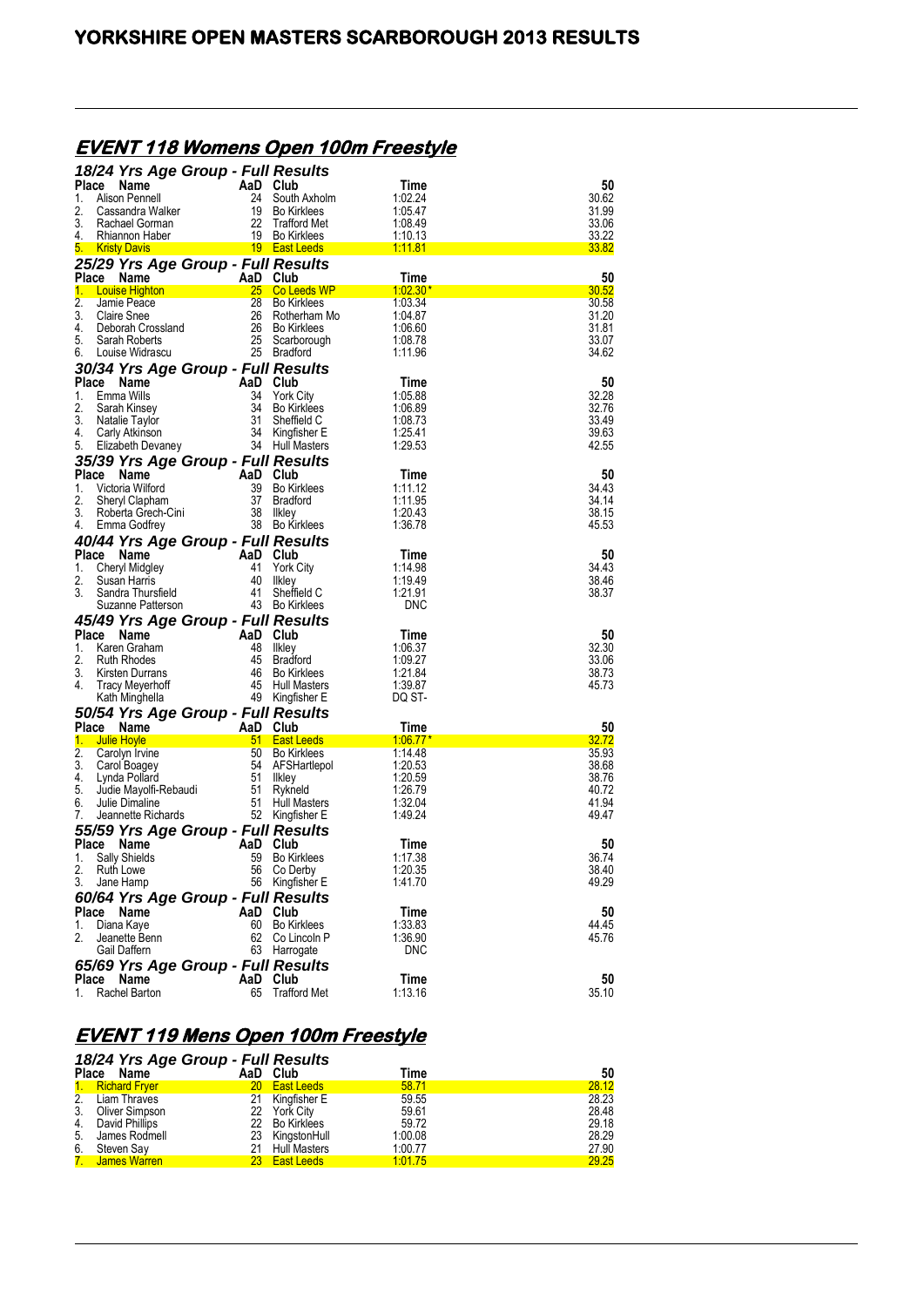|                    |                                            | 25/29 Yrs Age Group - Full Results        |                                                                  |                            |                |
|--------------------|--------------------------------------------|-------------------------------------------|------------------------------------------------------------------|----------------------------|----------------|
| <b>Place</b>       | Name                                       | AaD Club                                  |                                                                  | Time                       | 50             |
| 1.<br>2.           | Nick Boaz<br>Benjamin Johnson              | 26<br>26                                  | <b>York City</b><br><b>Bo Kirklees</b>                           | 56.12<br>57.81             | 27.11<br>27.44 |
| 3.                 | <b>Thomas Spencer</b>                      | 27                                        | <b>East Leeds</b>                                                | 59.57                      | <b>28.08</b>   |
| 4.                 | David Owen                                 | 29                                        | Ilkley                                                           | 1:00.57                    | 28.70          |
| 5.<br>6.           | Mark Strugnell<br><b>Matthew Jagger</b>    | 29<br>27                                  | Bo Of Harrow<br><b>East Leeds</b>                                | 1.01.04<br><u> 1:03.14</u> | 29.83<br>30.20 |
| 7.                 | Eric Knights                               | 28                                        | <b>Hull Masters</b>                                              | 1.04.28                    | 29.87          |
| 8.                 | Juan Mateu                                 | 25                                        | Corby                                                            | 1.06.47                    | 32.25          |
| 9.                 | lan Hansford                               |                                           | 26 Gainsborough                                                  | 1:11.05                    | 35.37          |
|                    |                                            | 30/34 Yrs Age Group - Full Results<br>AaD | Club                                                             | Time                       |                |
| <b>Place</b><br>1. | Name<br>Dave Holland                       | 32                                        | Chase                                                            | 57.04                      | 50<br>27.51    |
| 2.                 | John Major                                 | 34                                        | South Hunsle                                                     | 58.93                      | 27.71          |
| 3.                 | Andrew Czyzewski                           | 30                                        | <b>Bo Kirklees</b>                                               | 59.31                      | 28.77          |
| 4.<br>5.           | George Scott<br>Gregan Clarkson            | 33<br>31                                  | <b>York City</b><br><b>Hull Masters</b>                          | 1:04.05<br>1:04.71         | 30.07<br>30.26 |
| 6.                 | Mohamed Elnaggar                           |                                           | 33 Bo Kirklees                                                   | 1:16.87                    | 34.36          |
|                    |                                            | 35/39 Yrs Age Group - Full Results        |                                                                  |                            |                |
| Place              | <b>Name</b>                                | AaD                                       | Club                                                             | Time                       | 50             |
| 1.                 | <b>Robert Dickinson</b>                    | 39<br>35                                  | Consett<br><b>Bo Kirklees</b>                                    | 58.17<br>59.95             | 27.85<br>28.90 |
| 2.<br>3.           | <b>Stewart Worthy</b><br><b>Paul Ellis</b> | 37                                        | <b>East Leeds</b>                                                | 1.01.73                    | <u>30.01</u>   |
| 4.                 | <b>Richard Brown</b>                       | 39                                        | likley                                                           | 1:12.87                    | 34.91          |
|                    | <b>Richard Priestley</b>                   | 38                                        | Kingfisher E                                                     | DQ T-3L                    |                |
|                    |                                            | 40/44 Yrs Age Group - Full Results        |                                                                  |                            |                |
| Place<br>1.        | Name<br><b>Paul Clemence</b>               | AaD<br>43                                 | Club<br><b>East Leeds</b>                                        | Time<br>56.70              | 50<br>27.27    |
| 2.                 | lan Clarke                                 | 43                                        | Consett                                                          | 1:00.45                    | 28.44          |
| 3.                 | Joe Leveridge                              | 40                                        | <b>East Leeds</b>                                                | <u>1:02.71</u>             | 28.56          |
| 4.<br>5.           | Robert Rantzen                             | 43<br>43                                  | BelperMarlin                                                     | 1.06.56                    | 31.99          |
| 6.                 | Colin Campbell<br>Steve Empson             | 40                                        | <b>York City</b><br>Rotherham Mo                                 | 1.06.70<br>1:08.11         | 31.61<br>32.71 |
| 7.                 | <b>Richard Witty</b>                       | 44                                        | Kingfisher E                                                     | 1:11.33                    | 34.84          |
| 8.                 | Joe Gavelle                                | 43                                        | Rotherham Mo                                                     | 1:11.69                    | 33.95          |
| 9.                 | Kevin Moment<br>10. Darren Todd            | 44<br>40                                  | Kingfisher E<br>Kingfisher E                                     | 1:14.11<br>1:14.84         | 34.93<br>35.85 |
|                    | 11. Robert Smelt                           | 43                                        | Hull Masters                                                     | 1.31.95                    | 43.61          |
|                    | Andrew Atkinson                            | 41                                        | Harrogate                                                        | <b>DNC</b>                 |                |
|                    |                                            |                                           |                                                                  |                            |                |
|                    | Craig Sutcliffe                            | 40                                        | Halifax                                                          | <b>DNC</b>                 |                |
|                    |                                            | 45/49 Yrs Age Group - Full Results        |                                                                  |                            |                |
| <b>Place</b><br>1. | Name<br><b>Garry Vickers</b>               | AaD<br>45                                 | Club<br>Etwall                                                   | Time<br>1.00.09            | 50<br>29.44    |
| 2.                 | <b>Richard Thraves</b>                     | 45                                        | Kingfisher E                                                     | 1.03.03                    | 29.42          |
| 3.                 | <b>Stuart Hoyle</b>                        | 47                                        | <b>East Leeds</b>                                                | <u> 1:04.67</u>            | 30.79          |
| 4.<br>5.           | Steven Goodall<br>Jonathan Oddy            | 48<br>45                                  | Rykneld<br>Macclesf'ldM                                          | 1:05.55<br>1:05.93         | 31.45<br>31.77 |
| 6.                 | Michael Pepper                             | 49                                        | Rotherham Mo                                                     | 1:07.00                    | 32.57          |
| 7.                 | lan Brierley                               | 47                                        | <b>Bo Kirklees</b>                                               | 1:10.57                    | 35.35          |
| 8.                 | Mark Mayes<br>Mark Ashton                  | 47<br>49                                  | AFSHartlepol<br>Manx Masters                                     | 1:15.83<br>DNC             | 20.51          |
|                    |                                            | 50/54 Yrs Age Group - Full Results        |                                                                  |                            |                |
| <b>Place</b>       | Name                                       | AaD                                       | Club                                                             | l ime                      | 50             |
| 1.                 | <b>Stewart Rowe</b>                        | 51                                        | Kingfisher E                                                     | 1:03.42                    | 31.42          |
| 2.<br>3.           | Stephen Allen                              | 53<br>51                                  | <b>Hull Masters</b><br><b>Bo Kirklees</b>                        | 1.04.68<br>1:06.17         | 31.46<br>33.38 |
| 4.                 | Anthony Fawthrop<br>David Lewis            | 52                                        | Corby                                                            | 1:10.29                    | 33.35          |
| 5.                 | <b>Chris Weeds</b>                         |                                           | 50 BelperMarlin                                                  | 1:13.56                    | 34.17          |
|                    |                                            | 55/59 Yrs Age Group - Full Results        |                                                                  |                            |                |
| <b>Place</b>       | <b>Name</b>                                | AaD Club                                  |                                                                  | Time                       | 50             |
| 1.<br>2.           | Neville Barton<br><b>Brian Godfrey</b>     | 59<br>58                                  | <b>Trafford Met</b><br><b>Bo Kirklees</b>                        | 1.01.65<br>1:07.15         | 29.03<br>33.15 |
| 3.                 | David Bradford                             | 55                                        | Co Sheffield                                                     | 1.08.73                    | 32.86          |
| 4.                 | Cleveland Meyerhoff                        | 56                                        | Hull Masters                                                     | 1.16.43                    | 36.63          |
|                    | Malcolm Clark                              |                                           | 57 East Leeds                                                    | DNC                        |                |
| <b>Place</b>       | Name                                       | 60/64 Yrs Age Group - Full Results<br>AaD | Club                                                             | Time                       | 50             |
| 1.                 | <b>Brian Taylor</b>                        | 63                                        | Adwick                                                           | 1:13.39                    | 35.29          |
| 2.                 | Keith Rothwell                             | 64                                        | Arfon Mast                                                       | 1:23.50                    | 40.37          |
| 3.                 | Dave Fisher                                | 62                                        | Kingfisher E                                                     | 1.29.07                    | 42.76          |
|                    |                                            | 65/69 Yrs Age Group - Full Results        |                                                                  |                            |                |
| Place<br>1.        | Name<br>Carl Butler                        | AaD Club<br>69                            | RichmondDale                                                     | Time<br>1:26.71            | 50<br>42.22    |
|                    | Colin Gerrard                              | 66                                        | RichmondDale                                                     | <b>DNC</b>                 |                |
|                    |                                            | 75 Yrs/Over Age Group - Full Results      |                                                                  |                            |                |
|                    | Place Name                                 | AaD Club                                  |                                                                  | Time                       | 50             |
| 1.<br>2.<br>3.     | Harry Barrow<br>Colin Sage                 | 75<br>77                                  | <b>Bo Kirklees</b><br><b>Hull Masters</b><br><b>Hull Masters</b> | 1.24.73<br>1:31.55         | 40.33<br>43.83 |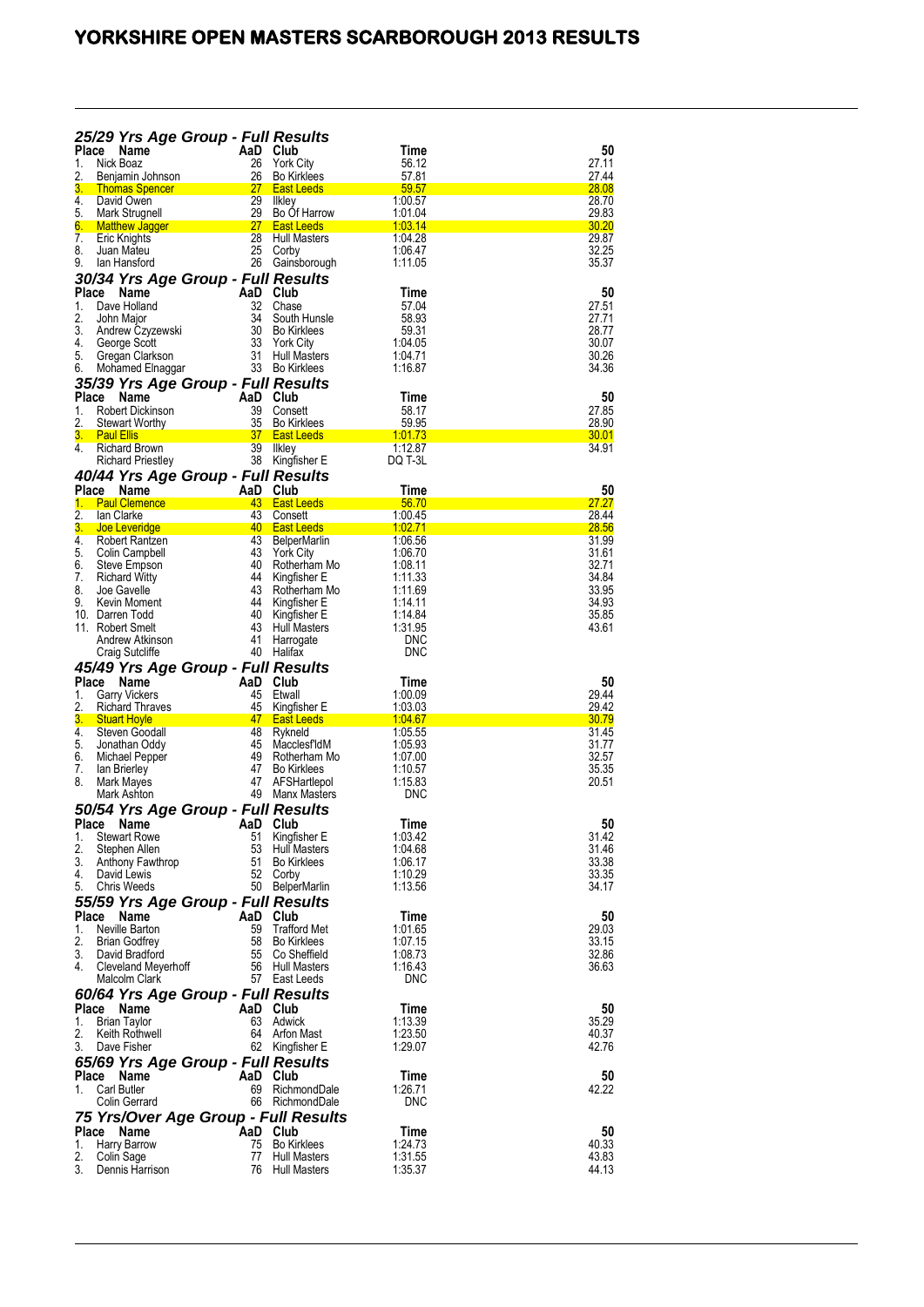#### **EVENT 120 Mens/Womens 220+ Yrs 100m FreestyleTeam**

| Place Name              |   | A.G Club            | Time       |
|-------------------------|---|---------------------|------------|
| 1. York City Baths Club |   | <b>York City</b>    | 1:02.34    |
| 2. Hull Masters SC A    |   | <b>Hull Masters</b> | 1:10.55    |
| Hull Masters SC         | R | <b>Hull Masters</b> | <b>DNC</b> |

#### **EVENT 121 Mens/Womens 100+ Yrs 100m Medley Team**

| Place Name                | A.G Club           | Time    |
|---------------------------|--------------------|---------|
| 1. Borough of Kirklees SC | <b>Bo Kirklees</b> | 1:05.64 |

# **EVENT 122 Mens/Womens 180+ Yrs 100m FreestyleTeam**

|                  | Place Name                                | A.G Club            | Time       |
|------------------|-------------------------------------------|---------------------|------------|
|                  | 1. East Leeds SC                          | <b>East Leeds</b>   | 55.02      |
|                  |                                           | <b>York City</b>    | 58.51      |
|                  | 2. York City Baths Club<br>3. Wetherby SC | <b>Wetherby</b>     | 59.71      |
| $\overline{4}$ . | Borough of Kirklees SC                    | <b>Bo Kirklees</b>  | 59.89      |
| 5.               | Kingfishers B                             | Kingfisher E        | 59.97      |
| 6.               | Kingfishers A                             | Kingfisher E        | 1.04.79    |
| 7.               | Kingfisher C                              | Kingfisher E        | 1:10.77    |
| 8.               | Hull Masters SC A                         | <b>Hull Masters</b> | 1:12.94    |
|                  | Wetherby SC                               | Wetherby            | <b>DNC</b> |

#### **EVENT 123 Mens/Womens 140+ Yrs 100m Medley Team**

|             | Place Name             | A.G Club           | Time         |
|-------------|------------------------|--------------------|--------------|
| $1_{\cdot}$ | York City Baths Club   | <b>York City</b>   | 1:02.07      |
| 2.          | Borough of Kirklees SC | <b>Bo Kirklees</b> | 1.04.39      |
| 3.          | Ilkley SC B            | Ilkley             | 1.04.46      |
| 4.          | Ilkley SC_A            | Ilklev             | 1:08.67      |
| 5.          | Kingfishers A          | Kingfisher E       | 1:11.14      |
|             | Wetherby SC            | Wetherby           | <b>DNC</b>   |
|             | <b>Wetherby SC</b>     | Wetherby           | <b>DQ 0-</b> |

#### **EVENT 124 Mens/Womens 072+ Yrs 100m Medley Team**

| Place Name         |  | A.G Club            | Time    |
|--------------------|--|---------------------|---------|
| 1. Ilkley SC A     |  | Ilklev              | 1:01.96 |
| 2. East Leeds SC   |  | <b>East Leeds</b>   | 1.04.06 |
| 3. Hull Masters SC |  | <b>Hull Masters</b> | 1 07 41 |

## **EVENT 201 Mens/Womens Open 200m Freestyle**

| <b>MENS 18/24 Yrs Age Group - Full Results</b> |    |                 |            |       |         |         |
|------------------------------------------------|----|-----------------|------------|-------|---------|---------|
| Place Name                                     |    | AaD Club        | Time       | 50    | 100     | 150     |
| David Phillips<br>1.                           |    | 22 Bo Kirklees  | 2:10.97    | 29.80 | 1:02.17 | 1:36.57 |
| 2.<br>James Warren                             |    | 23 East Leeds   | 2.11.99    | 30.12 | 1:03.64 | 1.37.97 |
| <b>MENS 25/29 Yrs Age Group - Full Results</b> |    |                 |            |       |         |         |
| Place Name                                     |    | AaD Club        | Time       | 50    | 100     | 150     |
| Nick Boaz<br>1.                                | 26 | York City       | 2:04.90    | 28.34 | 59.39   | 1:31.57 |
| 2.<br>lan Smithson                             | 27 | New Earswick    | 2:11.06    | 28.66 | 1:00.93 | 1:35.76 |
| 3.<br>Mark Strugnell                           |    | 29 Bo Of Harrow | 2:22.21    | 32.77 | 1:09.12 | 1:46.61 |
| 4.<br>Juan Mateu                               | 25 | Corby           | 2:26.11    | 34.67 | 1:12.23 | 1:50.63 |
| David Owen                                     | 29 | Ilkley          | <b>DNC</b> |       |         |         |
| <b>MENS 30/34 Yrs Age Group - Full Results</b> |    |                 |            |       |         |         |
| Place Name                                     |    | AaD Club        | Time       | 50    | 100     | 150     |
| 1.<br>Dave Holland                             | 32 | Chase           | 2:06.62    | 29.11 | 1:01.61 | 1.34.93 |
| Gregan Clarkson<br>2.                          |    | 31 Hull Masters | 2:21.49    | 32.55 | 1:09.23 | 1:45.84 |
| <b>MENS 35/39 Yrs Age Group - Full Results</b> |    |                 |            |       |         |         |
| Place Name                                     |    | AaD Club        | Time       | 50    | 100     | 150     |
| Robert Dickinson<br>1.                         |    | 39 Consett      | 2:07.02    | 29.51 | 1:01.47 | 1:34.30 |
| 2.<br><b>Richard Brown</b>                     |    | 39 Ilkley       | 2:42.39    | 36.44 | 1:17.94 | 2:00.69 |
| <b>MENS 40/44 Yrs Age Group - Full Results</b> |    |                 |            |       |         |         |
| Place Name                                     |    | AaD Club        | Time       | 50    | 100     | 150     |
| $1_{-}$<br><b>Paul Clemence</b>                |    | 43 East Leeds   | 2:07.56    | 29.96 | 1:01.65 | 1:34.24 |
| 2.<br>Joe Gavelle                              |    | 43 Rotherham Mo | 2:37.60    | 35.66 | 1:15.22 | 1.56.97 |
| 3.<br>Kevin Moment                             |    | 44 Kingfisher E | 2:40.05    | 36.37 | 1:15.34 | 1:57.28 |
| 4.<br>Darren Todd                              | 40 | Kingfisher E    | 2.46.64    | 36.60 | 1:18.15 | 2:03.81 |
| 5.<br><b>Robert Smelt</b>                      |    | 43 Hull Masters | 3:24.32    | 46.06 | 1:40.38 | 2:34.01 |
| <b>MENS 45/49 Yrs Age Group - Full Results</b> |    |                 |            |       |         |         |
| Name<br><b>Place</b>                           |    | AaD Club        | Time       | 50    | 100     | 150     |
| Jonathan Oddy                                  |    | 45 MacclesfldM  | 2:25.99    | 33.78 | 1:11.58 | 1:50.17 |
| <b>MENS 50/54 Yrs Age Group - Full Results</b> |    |                 |            |       |         |         |
| Place<br>Name                                  |    | AaD Club        | Time       | 50    | 100     | 150     |
| <b>Stewart Rowe</b>                            | 51 | Kingfisher E    | 2:24.57    | 34.93 | 1:12.06 | 1:48.93 |
| 2.<br>David Lewis                              | 52 | Corby           | 2:36.70    | 36.26 | 1:16.42 | 1:57.83 |
|                                                |    |                 |            |       |         |         |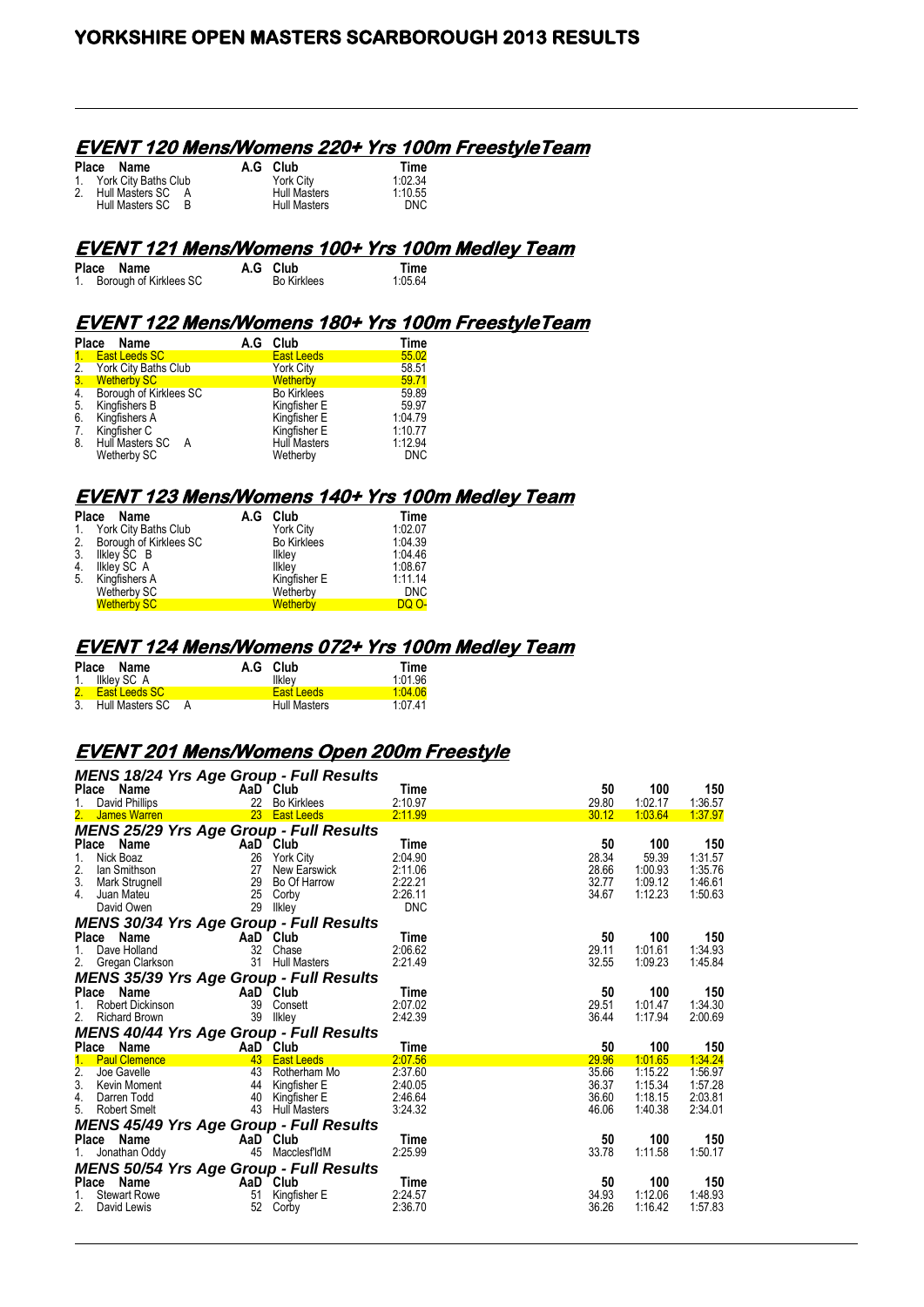# **YORKSHIRE OPEN MASTERS SCARBOROUGH 2013 RESULTS**

| <b>MENS 55/59 Yrs Age Group - Full Results</b>                                                                                                                                                                                                               |                                                                                                     |                                                                         | Time                          | 50                                                                                                                             | 100                         | 150                |
|--------------------------------------------------------------------------------------------------------------------------------------------------------------------------------------------------------------------------------------------------------------|-----------------------------------------------------------------------------------------------------|-------------------------------------------------------------------------|-------------------------------|--------------------------------------------------------------------------------------------------------------------------------|-----------------------------|--------------------|
| <b>Place Name</b><br>1. Stephen Sowerby<br>Malcolm Clark<br>Malcolm Clark<br>1. S7 East Leeds                                                                                                                                                                |                                                                                                     |                                                                         | 2:34.43<br><b>DNC</b>         | 34.38                                                                                                                          | 1:13.24                     | 1.53.36            |
| <b>MENS 60/64 Yrs Age Group - Full Results</b><br><b>Place Name</b><br>1. Steven Eddison                                                                                                                                                                     | AaD Club                                                                                            | 64 Co Bradford                                                          | Time<br>3:48.72               | 50<br>49.80                                                                                                                    | 100<br>1:45.35              | 150<br>2:48.42     |
| <b>MENS 65/69 Yrs Age Group - Full Results</b><br><b>Place Name</b><br>1. Carl Butler <b>Colin Gerrard</b> 69 Richme<br>Colin Gerrard 66 Richme                                                                                                              |                                                                                                     | <b>aD <sup>-</sup> Club</b><br>69    RichmondDale<br>66    RichmondDale | Time<br>3:16.78<br><b>DNC</b> | 50<br>45.89                                                                                                                    | 100<br>1:36.45              | 150<br>2:28.16     |
| <b>MENS 75 Yrs/Over Age Group - Full Results</b><br><b>Ce Name</b><br>Harry Barrow<br>T5 Bo Kirl<br>Place Name<br>1.                                                                                                                                         |                                                                                                     | 75 Bo Kirklees                                                          | Time<br>3:18.70               | 50                                                                                                                             | 100                         | 150                |
| 2. Bill Moore 76 East Leeds 3:23.19<br>3. Colin Sage                                                                                                                                                                                                         |                                                                                                     | 77 Hull Masters                                                         | 3:38.24                       | 46.35<br>47.05                                                                                                                 | <u> 1:37.49 </u><br>1:41.72 | 2:31.08<br>2:39.80 |
| <b>WOMENS 18/24 Yrs Age Group - Full Results</b>                                                                                                                                                                                                             |                                                                                                     |                                                                         |                               |                                                                                                                                |                             |                    |
|                                                                                                                                                                                                                                                              |                                                                                                     |                                                                         |                               | 50                                                                                                                             | 100                         | 150                |
|                                                                                                                                                                                                                                                              |                                                                                                     |                                                                         |                               | 32.65                                                                                                                          | 1:08.18                     | 1:43.22            |
|                                                                                                                                                                                                                                                              |                                                                                                     |                                                                         |                               | 33.83                                                                                                                          | 1:10.86                     | 1.46.98            |
| Place Name<br>1. Alison Pennell<br>2. Cassandra Walker<br>2. Cassandra Walker<br>2. Cassandra Walker<br>2. Cassandra Walker<br>2. Cassandra Walker<br>2. Cassandra Walker<br>2. Cassandra Walker<br>2. Cassandra Walker<br>2. Cassandra Walker<br>2.         |                                                                                                     |                                                                         |                               | 33.40                                                                                                                          | 1:09.78                     | 1:46.59            |
|                                                                                                                                                                                                                                                              |                                                                                                     |                                                                         |                               | <b>Contract Contract Contract Contract Contract Contract Contract Contract Contract Contract Contract Contract Co</b><br>34.33 | <u>1:12.00</u>              | 151.41             |
| <b>WOMENS 25/29 Yrs Age Group - Full Results</b>                                                                                                                                                                                                             |                                                                                                     |                                                                         |                               |                                                                                                                                |                             |                    |
| Place Name                                                                                                                                                                                                                                                   | <b>Example 24 AaD</b> Club                                                                          |                                                                         | <b>Time</b>                   | 50                                                                                                                             | 100                         | 150                |
| 1. Louise Highton<br>2. Jamie Peace<br>3. Sarah Roberts<br>4. Louise Widrascu<br>4. Louise Widrascu<br>25 Bradford<br>25 Bradford                                                                                                                            |                                                                                                     |                                                                         | $2:20.85*$                    | 32.48                                                                                                                          | <u>1:08.21</u>              | 1.45.07            |
|                                                                                                                                                                                                                                                              |                                                                                                     |                                                                         | 2.21.17                       | 33.02                                                                                                                          | 1:08.34                     | 1:45.29            |
|                                                                                                                                                                                                                                                              |                                                                                                     |                                                                         | 2:27.59                       | 33.93                                                                                                                          | 1:10.95                     | 1.49.94            |
|                                                                                                                                                                                                                                                              |                                                                                                     |                                                                         | 2:35.41                       | 35.15                                                                                                                          | 1:13.99                     | 1:54.75            |
| <b>WOMENS 30/34 Yrs Age Group - Full Results</b>                                                                                                                                                                                                             |                                                                                                     |                                                                         |                               |                                                                                                                                |                             |                    |
|                                                                                                                                                                                                                                                              |                                                                                                     |                                                                         |                               | 50                                                                                                                             | 100                         | 150                |
|                                                                                                                                                                                                                                                              |                                                                                                     |                                                                         |                               | 32.81                                                                                                                          | 1:07.99                     | 1.44.79            |
|                                                                                                                                                                                                                                                              |                                                                                                     |                                                                         |                               | 32.48                                                                                                                          | 1:08.88                     | 1.46.63            |
|                                                                                                                                                                                                                                                              |                                                                                                     |                                                                         |                               | 35.19                                                                                                                          | 1:13.12                     | 1.51.53            |
|                                                                                                                                                                                                                                                              |                                                                                                     |                                                                         |                               | 34.69                                                                                                                          | 1:12.36                     | 1.50.10            |
| Place Name Wills<br>1. Emma Wills<br>2. Sarah Kinsey<br>3. Natalie Taylor<br>3. Natalie Taylor<br>3. Natalie Taylor<br>4. Rachel Whitwell<br>4. Rachel Stead<br>3. Bo Kirklees<br>3. Bo Kirklees<br>2.20.36<br>2.20.36<br>2.23.36<br>2.23.36<br>2.28.16<br>2 |                                                                                                     |                                                                         |                               |                                                                                                                                |                             |                    |
|                                                                                                                                                                                                                                                              |                                                                                                     |                                                                         |                               |                                                                                                                                |                             |                    |
| <b>WOMENS 35/39 Yrs Age Group - Full Results</b>                                                                                                                                                                                                             |                                                                                                     |                                                                         |                               |                                                                                                                                |                             |                    |
| Ce Name<br>Victoria Wilford<br>Club<br>Club<br>Sally Brown<br>Emma Godfrey<br>Sally Skipper<br>Sally Skipper<br>Sally Skipper<br>37 Ilkley<br>38 Bo Kirklees<br>Sally Skipper<br>37 Ilkley<br>38 Bo Kirklees<br>Place Name                                   |                                                                                                     |                                                                         | $\frac{1}{2}$ Time            | 50                                                                                                                             | 100                         | 150                |
| 1.                                                                                                                                                                                                                                                           |                                                                                                     |                                                                         | 2:36.07                       | 35.69                                                                                                                          | 1:15.04                     | 1:56.04            |
| 2.                                                                                                                                                                                                                                                           |                                                                                                     |                                                                         | 2.47.54                       | 35.53                                                                                                                          | 1:16.53                     | 2:01.61            |
|                                                                                                                                                                                                                                                              |                                                                                                     |                                                                         | <b>DNC</b>                    |                                                                                                                                |                             |                    |
| Sally Skipper                                                                                                                                                                                                                                                |                                                                                                     | 38 Bo Kirklees<br>37 Ilkley                                             | <b>DNC</b>                    |                                                                                                                                |                             |                    |
| <b>WOMENS 40/44 Yrs Age Group - Full Results</b>                                                                                                                                                                                                             |                                                                                                     |                                                                         |                               |                                                                                                                                |                             |                    |
| Place Name                                                                                                                                                                                                                                                   | <b>Example 2</b> AaD Club                                                                           |                                                                         | Time                          | 50                                                                                                                             | 100                         | 150                |
| 1.                                                                                                                                                                                                                                                           |                                                                                                     | 42 Trafford Met                                                         | 2:30.21                       | 35.34                                                                                                                          | 1:12.70                     | 1:51.31            |
| <b>E Rathryn Thomas</b><br>Cana Horris <b>1999 - Alexander Additional Additional Additional Additional Additional Additional Additional Additional Additional Additional Additional Additional Additional Additional Additional Addit</b>                    |                                                                                                     |                                                                         | 2:55.39                       | 39.08                                                                                                                          | 1:24.19                     | 2:11.00            |
|                                                                                                                                                                                                                                                              |                                                                                                     |                                                                         |                               |                                                                                                                                |                             |                    |
| <b>WOMENS 45/49 Yrs Age Group - Full Results</b>                                                                                                                                                                                                             |                                                                                                     |                                                                         |                               |                                                                                                                                |                             |                    |
| Place Name                                                                                                                                                                                                                                                   | AaD Club                                                                                            |                                                                         | <b>Example 1</b> Time         | 50                                                                                                                             | 100                         | 150                |
| Karen Graham<br>1.                                                                                                                                                                                                                                           |                                                                                                     |                                                                         | 2:22.53                       | 33.72                                                                                                                          | 1:09.59                     | 1.46.54            |
| 2.<br>Geraldine Bolton                                                                                                                                                                                                                                       | $\begin{array}{cc}\n\text{and} & \text{Club} \\ 48 & \text{likley} \\ 47 & \text{TeV}\n\end{array}$ | 47 Trafford Met<br>45 Trafford Met                                      | 2:43.08<br><b>DNC</b>         | 37.78                                                                                                                          | 1:19.20                     | 2:01.40            |
| Tracie Gorst                                                                                                                                                                                                                                                 |                                                                                                     |                                                                         |                               |                                                                                                                                |                             |                    |
| <b>WOMENS 50/54 Yrs Age Group - Full Results</b>                                                                                                                                                                                                             |                                                                                                     |                                                                         |                               |                                                                                                                                |                             |                    |
| Place Name                                                                                                                                                                                                                                                   |                                                                                                     | AaD Club                                                                | Time                          | 50                                                                                                                             | 100                         | 150                |
| Julie Hoyle<br>1.                                                                                                                                                                                                                                            |                                                                                                     | 51 East Leeds                                                           | 2.26.24                       | 33.20                                                                                                                          | <u>1:11.45</u>              | <u>1.49.51</u>     |
| 2.<br>Dona Simpson                                                                                                                                                                                                                                           |                                                                                                     | 52 Harrogate                                                            | 2:39.30                       | 35.54                                                                                                                          | 1:15.36                     | 1.57.78            |
| 3.<br>Carol Boagey                                                                                                                                                                                                                                           |                                                                                                     | 54 AFSHartlepol                                                         | 2:55.44                       | 40.63                                                                                                                          | 1:25.44                     | 2:11.35            |
| Lynda Pollard<br>4.                                                                                                                                                                                                                                          | 51                                                                                                  | likley                                                                  | 2:56.57                       | 39.77                                                                                                                          | 1:24.37                     | 2:11.36            |
| 5.<br>Julie Dimaline                                                                                                                                                                                                                                         |                                                                                                     | 51 Hull Masters                                                         | 3:23.31                       | 44.50                                                                                                                          | 1:36.27                     | 2:31.55            |
| <b>WOMENS 55/59 Yrs Age Group - Full Results</b>                                                                                                                                                                                                             |                                                                                                     |                                                                         |                               |                                                                                                                                |                             |                    |
| Place Name                                                                                                                                                                                                                                                   |                                                                                                     | AaD Club                                                                | Time                          | 50                                                                                                                             | 100                         | 150                |
| <b>Sally Shields</b><br>1.                                                                                                                                                                                                                                   |                                                                                                     | 59 Bo Kirklees                                                          | 2:50.05                       | 38.69                                                                                                                          | 1:20.65                     | 2.05.05            |
| Ruth Lowe                                                                                                                                                                                                                                                    |                                                                                                     | 56 Co Derby                                                             | <b>DNF</b>                    |                                                                                                                                |                             |                    |
| <i><b>WOMENS 60/64 Yrs Age Group - Full Results</b></i>                                                                                                                                                                                                      |                                                                                                     |                                                                         |                               |                                                                                                                                |                             |                    |
| Place Name                                                                                                                                                                                                                                                   |                                                                                                     | AaD Club                                                                | Time                          | 50                                                                                                                             | 100                         | 150                |
| Diana Kaye<br>1.                                                                                                                                                                                                                                             |                                                                                                     | 60 Bo Kirklees                                                          | 3:25.45                       | 46.62                                                                                                                          | 1:39.57                     | 2.33.93            |
| 2.<br>Jeanette Benn                                                                                                                                                                                                                                          |                                                                                                     | 62 Co Lincoln P                                                         | 3:26.59                       | 48.39                                                                                                                          | 1:40.88                     | 2:34.61            |
|                                                                                                                                                                                                                                                              |                                                                                                     |                                                                         |                               |                                                                                                                                |                             |                    |
| <b>WOMENS 65/69 Yrs Age Group - Full Results</b>                                                                                                                                                                                                             |                                                                                                     |                                                                         |                               |                                                                                                                                |                             |                    |
| Place Name                                                                                                                                                                                                                                                   |                                                                                                     | AaD Club                                                                | Time                          | 50                                                                                                                             | 100                         | 150                |
| Rachel Barton<br>1.                                                                                                                                                                                                                                          | 65                                                                                                  | Trafford Met                                                            | 2:46.07                       | 38.61                                                                                                                          | 1:20.80                     | 2:03.89            |

# **EVENT 202 Womens 180+ Yrs 100m Medley Team**

|    | Place<br>Name           | A.G Club     | Time    |
|----|-------------------------|--------------|---------|
|    | 1. York City Baths Club | York Citv    | 59.14   |
|    | 2. Kingfishers A        | Kingfisher E | 1:20.08 |
| 3. | Kingfishers B           | Kingfisher E | 1:51.37 |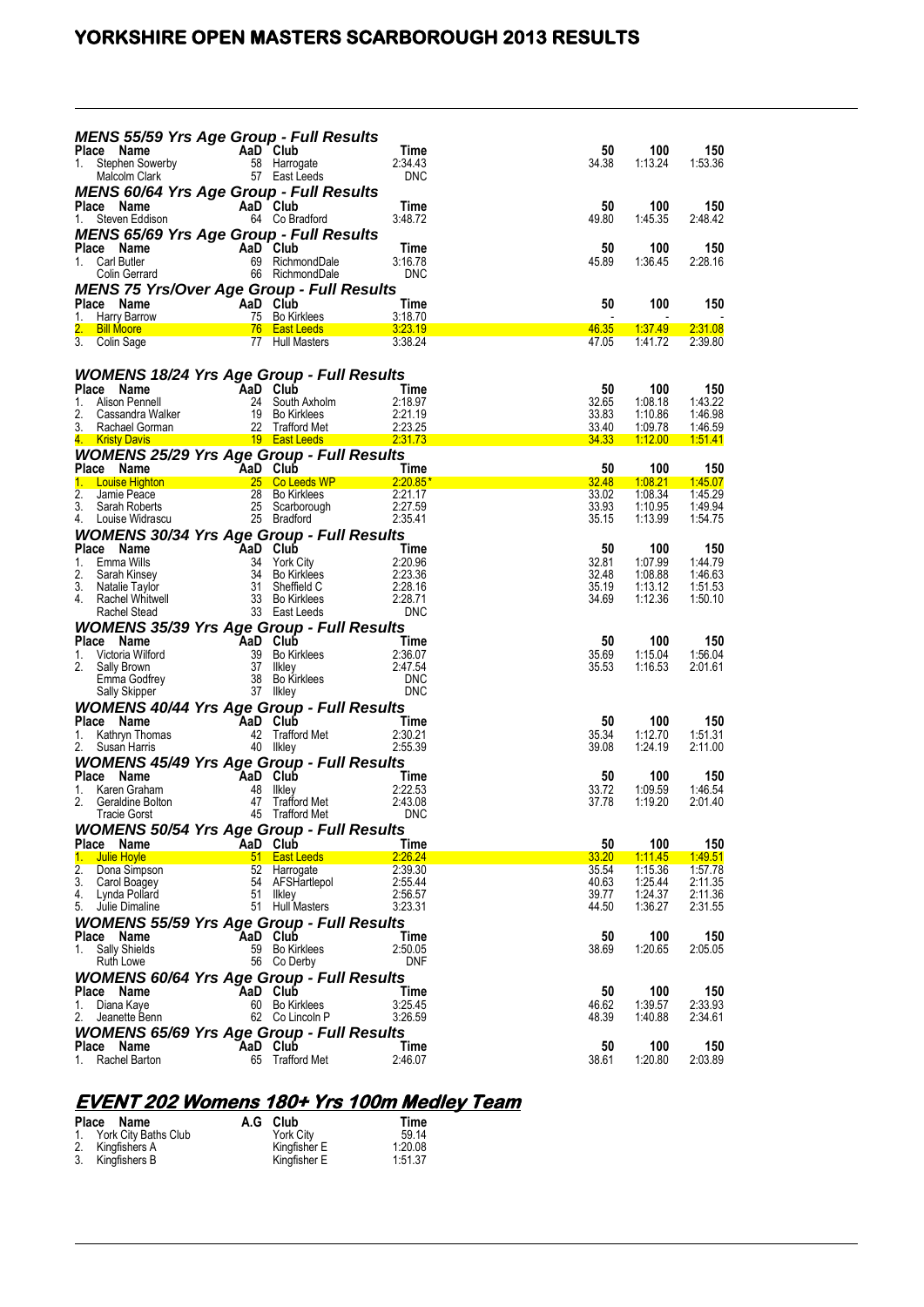#### **EVENT 203 Mens 180+ Yrs 100m Medley Team**

|    | Place Name              | A.G Club           | Time       |
|----|-------------------------|--------------------|------------|
|    | 1. York City Baths Club | York City          | 1.00.96    |
| 2. | Kingfishers A           | Kingfisher E       | 1.01.00    |
|    | 3. Wetherby SC          | <b>Wetherby</b>    | 1.04.26    |
| 4. | Borough of Kirklees SC  | <b>Bo Kirklees</b> | 1.04.86    |
|    | Wetherby SC             | Wetherby           | <b>DNC</b> |

#### **EVENT 204 Womens 100+ Yrs 100m Medley Team**

| Place Name |                           | A.G Club           | Time    |
|------------|---------------------------|--------------------|---------|
|            | 1. Borough of Kirklees SC | <b>Bo Kirklees</b> | 1:06.46 |

#### **EVENT 205 Mens 100+ Yrs 100m Medley Team**

| Place Name                | A.G Club           | Time  |
|---------------------------|--------------------|-------|
| 1. Borough of Kirklees SC | <b>Bo Kirklees</b> | 56 54 |
| 2. East Leeds SC          | <b>East Leeds</b>  | 56.56 |

## **EVENT 206 Womens Open 100m Breaststroke**

| 18/24 Yrs Age Group - Full Results    |          |                     |            |       |
|---------------------------------------|----------|---------------------|------------|-------|
| Place<br>Name                         | AaD Club |                     | Time       | 50    |
| Cassandra Walker<br>1.                | 19       | <b>Bo Kirklees</b>  | 1:20.43    | 39.15 |
| 2.<br>Eleanor Swystun                 | 19       | <b>Bo Kirklees</b>  | 1:24.46    | 40.85 |
| <b>Kristy Davis</b>                   |          | 19 East Leeds       | <b>DNC</b> |       |
| 25/29 Yrs Age Group - Full Results    |          |                     |            |       |
| Place Name                            |          | AaD Club            | Time       | 50    |
| Sarah Roberts<br>1.                   | 25       | Scarborough         | 1:26.31    | 42.17 |
| Sarah Loof                            | 28       | Co Lincoln P        | DNC        |       |
| 30/34 Yrs Age Group - Full Results    |          |                     |            |       |
| Place Name                            | AaD Club |                     | Time       | 50    |
| 1.<br>Elizabeth Devaney               |          | 34 Hull Masters     | 1:50.07    | 51.49 |
| Rachel Whitwell                       |          | 33 Bo Kirklees      | <b>DNC</b> |       |
| 35/39 Yrs Age Group - Full Results    |          |                     |            |       |
| Place Name                            |          | AaD Club            | Time       | 50    |
| 1.<br>Josephine Metcalf               | 38       | <b>Hull Masters</b> | 1:32.83    | 44.98 |
| 2.<br>Sheryl Clapham                  | 37       | <b>Bradford</b>     | 1:32.84    | 44.17 |
| 3.<br><b>Lisa Stansbie Containsly</b> |          | 39 East Leeds       | 1.37.68    | 46.85 |
| 40/44 Yrs Age Group - Full Results    |          |                     |            |       |
| Place Name                            | AaD      | Club                | Time       | 50    |
| <b>Lisa Dobson</b><br>1.              | $43 -$   | <b>East Leeds</b>   | $1.21.68*$ | 38.92 |
| 2.<br><b>Fiona Harris</b>             | 44       | Wetherby            | 1:37.10    | 47.37 |
| 3.<br>Tamra Blanchard                 |          | 44 Kingfisher E     | 1:38.29    | 46.42 |
| 45/49 Yrs Age Group - Full Results    |          |                     |            |       |
| Place Name                            | AaD      | Club                | Time       | 50    |
| Kirsten Durrans<br>1.                 | 46       | <b>Bo Kirklees</b>  | 1:36.88    | 48.02 |
| 2.<br>Jane Eves                       | 49       | Ryedale             | 1:45.66    | 50.80 |
| 3.<br>Jane Sedman                     |          | 45 Kingfisher E     | 1.53.93    | 53.79 |
| Tracie Gorst                          |          | 45 Trafford Met     | DNC        |       |
| 50/54 Yrs Age Group - Full Results    |          |                     |            |       |
| Place Name                            | AaD Club |                     | Time       | 50    |
| 1.<br>Carol Boagey                    | 54       | AFSHartlepol        | 1:35.07    | 45.98 |
| 2.<br>Julie Beaumont                  |          | 54 Halifax          | 1:40.32    | 47.65 |
| 3.<br>Judie Mayolfi-Rebaudi           | 51       | Rykneld             | 1:48.74    | 51.80 |
| 4.<br>Julie Dimaline                  |          | 51 Hull Masters     | 2:00.91    | 58.40 |
| 55/59 Yrs Age Group - Full Results    |          |                     |            |       |
| Place Name                            | AaD      | Club                | Time       | 50    |
| Sally Shields<br>1.                   | 59       | <b>Bo Kirklees</b>  | 1.33.88    | 45.75 |
| Jane Hamp                             |          | 56 Kingfisher E     | DQ T-1L    |       |
|                                       |          |                     |            |       |
| 60/64 Yrs Age Group - Full Results    |          |                     |            |       |
| Place<br>Name                         | AaD Club |                     | Time       | 50    |
| Gail Daffern                          |          | 63 Harrogate        | <b>DNC</b> |       |
| 75 Yrs/Over Age Group - Full Results  |          |                     |            |       |
| Place<br>Name                         | AaD Club |                     | Time       | 50    |
| Myrna Taylor                          | 80       | Blackpool Ag        | <b>DNC</b> |       |

## **EVENT 207 Mens Open 100m Breaststroke**

| 18/24 Yrs Age Group - Full Results |  |                |            |       |  |  |
|------------------------------------|--|----------------|------------|-------|--|--|
| Place Name                         |  | AaD Club       | Time       | 50    |  |  |
| 1. Stephen Heselton                |  | 24 East Leeds  | $1.10.91*$ | 32.68 |  |  |
| 2. Oliver Simpson                  |  | 22 York City   | 1.11.90    | 33.15 |  |  |
| 3. David Phillips                  |  | 22 Bo Kirklees | 1:18.71    | 37.72 |  |  |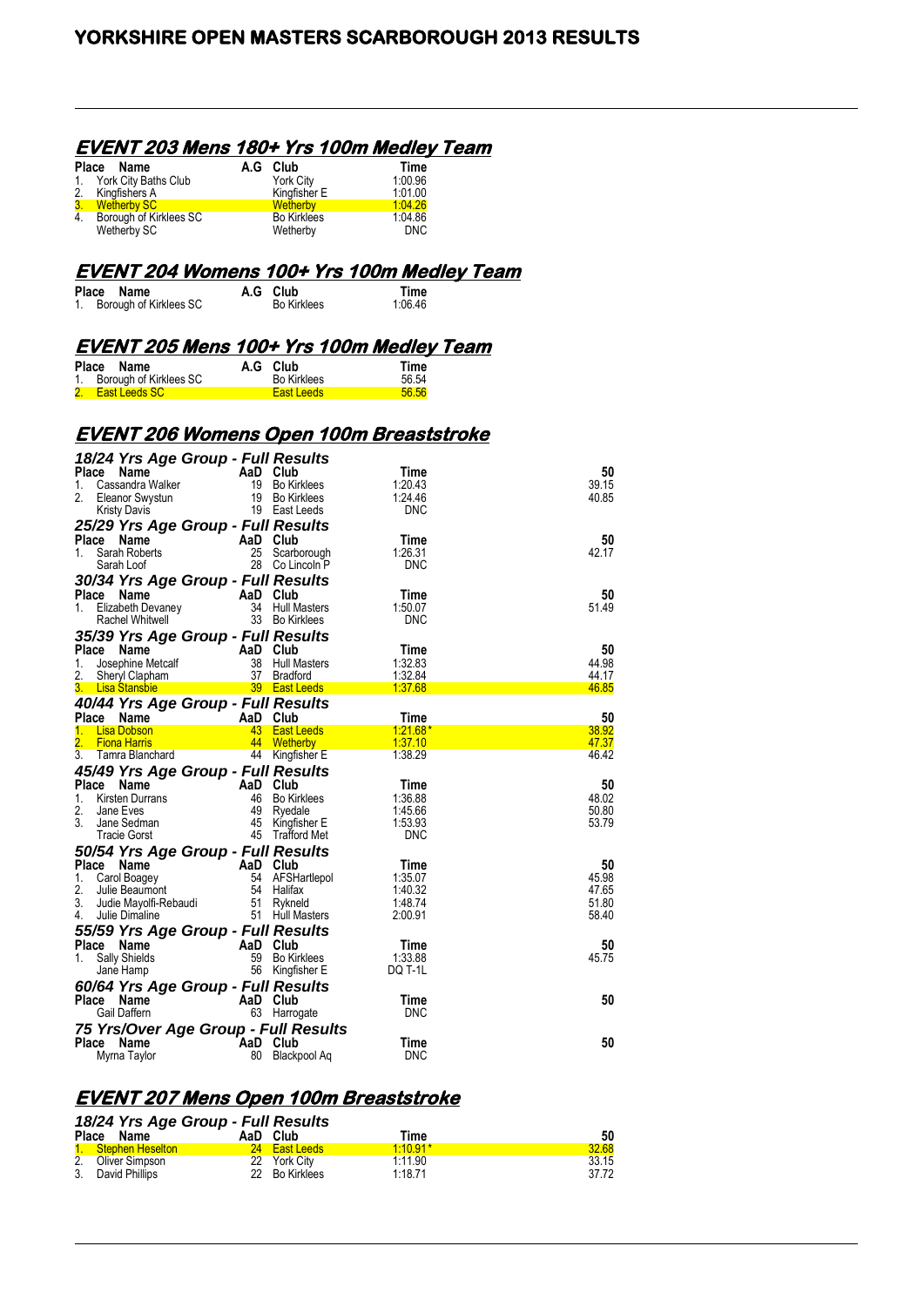# **YORKSHIRE OPEN MASTERS SCARBOROUGH 2013 RESULTS**

|                  |                                          | 25/29 Yrs Age Group - Full Results        |                     |                 |             |
|------------------|------------------------------------------|-------------------------------------------|---------------------|-----------------|-------------|
| Place            | Name                                     | AaD                                       | Club                | Time            | 50          |
| 1.               | Nick Boaz                                | 26                                        | <b>York City</b>    | 1:10.52         | 32.54       |
| 2.               | <b>Thomas Spencer</b>                    | 27                                        | <b>East Leeds</b>   | <u>1:14.73</u>  | 34.45       |
| 3.               | lan Hansford                             |                                           | 26 Gainsborough     | 1.32.34         | 43.99       |
|                  |                                          | 30/34 Yrs Age Group - Full Results        |                     |                 |             |
|                  | Place Name                               | AaD                                       | Club                | Time            | 50          |
| 1.               | John Maior                               | 34                                        | South Hunsle        | 1:19.68         | 37.29       |
| 2.               | George Scott                             | 33                                        | York City           | 1:22.02         | 39.46       |
|                  |                                          | 35/39 Yrs Age Group - Full Results        |                     |                 |             |
| <b>Place</b>     | Name                                     | AaD                                       | Club                | Time            | 50          |
| 1.               | <b>Stewart Worthy</b>                    |                                           | 35 Bo Kirklees      | 1:16.37         | 36.19       |
|                  |                                          | 40/44 Yrs Age Group - Full Results        |                     |                 |             |
|                  | Place Name                               | AaD                                       | Club                | Time            | 50          |
| 1.               | Jon Cheshire                             | 41                                        | Kingfisher E        | 1:16.61         | 37.09       |
| 2.               | Gary Thursfield                          | 41                                        | Sheffield C         | 1:25.59         | 41.19       |
| 3.               | Steve Empson                             | 40                                        | Rotherham Mo        | 1:27.58         | 41.58       |
| 4.               | Ian Clarke                               | 41                                        | Consett             | 1:29.50         | 42.60       |
| 5.               | Steven Morris                            | 41                                        | Gainsborough        | 1:34.34         | 43.86       |
|                  |                                          |                                           |                     |                 |             |
|                  |                                          | 45/49 Yrs Age Group - Full Results        |                     |                 |             |
| 1.               | Place Name                               | AaD<br>49                                 | Club                | Time<br>1:23.33 | 50<br>39.47 |
| $\overline{2}$ . | <b>Christopher Spooner</b><br>David Pass | 47                                        | Wetherby<br>Rykneld | 1:31.19         | 42.43       |
| 3.               | Mark Mayes                               | 47                                        | AFSHartlepol        | 1:32.71         | 45.09       |
|                  | Bruce Jones                              |                                           | 47 Bo Kirklees      | DNC             |             |
|                  |                                          |                                           |                     |                 |             |
|                  | Place Name                               | 50/54 Yrs Age Group - Full Results<br>AaD | Club                | Time            | 50          |
|                  |                                          |                                           | <b>Bo Kirklees</b>  | 1:22.34         | 39.88       |
| 1.<br>2.         | Kevan Brown                              | 53<br>53                                  | Hull Masters        | 1:23.16         | 39.91       |
| 3.               | Stephen Allen<br>David Marshall          | 52                                        | Kingfisher E        | 1:32.63         | 43.28       |
|                  | David Sullivan                           |                                           | 51 Thorne           | DNC             |             |
|                  |                                          |                                           |                     |                 |             |
|                  |                                          | 55/59 Yrs Age Group - Full Results        |                     |                 |             |
| Place            | <b>Name</b>                              | AaD                                       | Club                | Time            | 50          |
| 1.               | <b>Vladimirs Sveds</b>                   | 57                                        | Clams               | 1:31.93         | 44.15       |
| 2.               | <b>Barry Summers</b>                     | 56                                        | <b>Bo Kirklees</b>  | 1:49.56         | 50.45       |
|                  | Kevin Devine                             | 56                                        | RichmondDale        | <b>DNC</b>      |             |
|                  | Neville Barton                           |                                           | 59 Trafford Met     | <b>DNC</b>      |             |
|                  |                                          | 60/64 Yrs Age Group - Full Results        |                     |                 |             |
| Place            | Name                                     | AaD                                       | Club                | Time            | 50          |
| 1.               | <b>Brian Taylor</b>                      | 63                                        | Adwick              | 1.29.62         | 43.51       |
| 2.               | Godfrey Green                            | 64                                        | Co Lincoln P        | 1:35.20         | 45.29       |
| 3.               | Keith Rothwell                           |                                           | 64 Arfon Mast       | 1:37.56         | 47.01       |
|                  |                                          | 75 Yrs/Over Age Group - Full Results      |                     |                 |             |
| Place            | Name                                     | AaD                                       | Club                | Time            | 50          |
| 1.               | <b>Bill Moore</b>                        | 76                                        | <b>East Leeds</b>   | 1.47.20         | 49.71       |

# **EVENT 208 Womens Open 50m Backstroke**

|       | 18/24 Yrs Age Group - Full Results |     |                     |            |
|-------|------------------------------------|-----|---------------------|------------|
|       | Place<br>Name                      | AaD | Club                | Time       |
| 1.    | Eleanor Swystun                    | 19  | <b>Bo Kirklees</b>  | 33.85      |
| 2.    | Rachael Gorman                     | 22  | <b>Trafford Met</b> | 35.83      |
| 3.    | Cassandra Walker                   | 19  | <b>Bo Kirklees</b>  | 36.16      |
| 4.    | Victoria Cuff                      | 20  | <b>Bo Kirklees</b>  | 37.50      |
|       | 5. Rhiannon Haber                  | 19  | <b>Bo Kirklees</b>  | 39.14      |
| 6.    | Megan Fletcher                     | 19  | <b>Hull Masters</b> | 39.82      |
|       | 25/29 Yrs Age Group - Full Results |     |                     |            |
| Place | <b>Name</b>                        | AaD | Club                | Time       |
|       | 1. Louise Widrascu                 | 25  | <b>Bradford</b>     | 37.71      |
|       | 30/34 Yrs Age Group - Full Results |     |                     |            |
|       | Name<br>Place                      | AaD | Club                | Time       |
| 1.    | Rachel Whitwell                    | 33  | <b>Bo Kirklees</b>  | 33.46      |
|       | 2. Emma Wills                      | 34  | <b>York City</b>    | 34.25      |
|       | 3. Sarah Kinsey                    | 34  | <b>Bo Kirklees</b>  | 37.43      |
| 4.    | Karen Webster                      | 34  | Kingfisher E        | 47.11      |
|       | 35/39 Yrs Age Group - Full Results |     |                     |            |
|       | Name<br>Place                      | AaD | Club                | Time       |
| 1.    | Claire Wilson                      | 36  | <b>Bradford</b>     | 38.75      |
|       | 2. Victoria Wilford                | 39  | <b>Bo Kirklees</b>  | 39.63      |
| 3.    | Sally Brown                        | 37  | <b>Ilkley</b>       | 42.57      |
|       | Sally Skipper                      | 37  | <b>Ilkley</b>       | <b>DNC</b> |
|       | 40/44 Yrs Age Group - Full Results |     |                     |            |
| Place | Name                               | AaD | Club                | Time       |
| 1.    | Rachel Sugarman                    | 41  | Wetherby            | 38.54      |
|       | 2. Sandra Thursfield               | 41  | Sheffield C         | 40.09      |
| 3.    | Susan Harris                       | 40  | Ilkley              | 41.42      |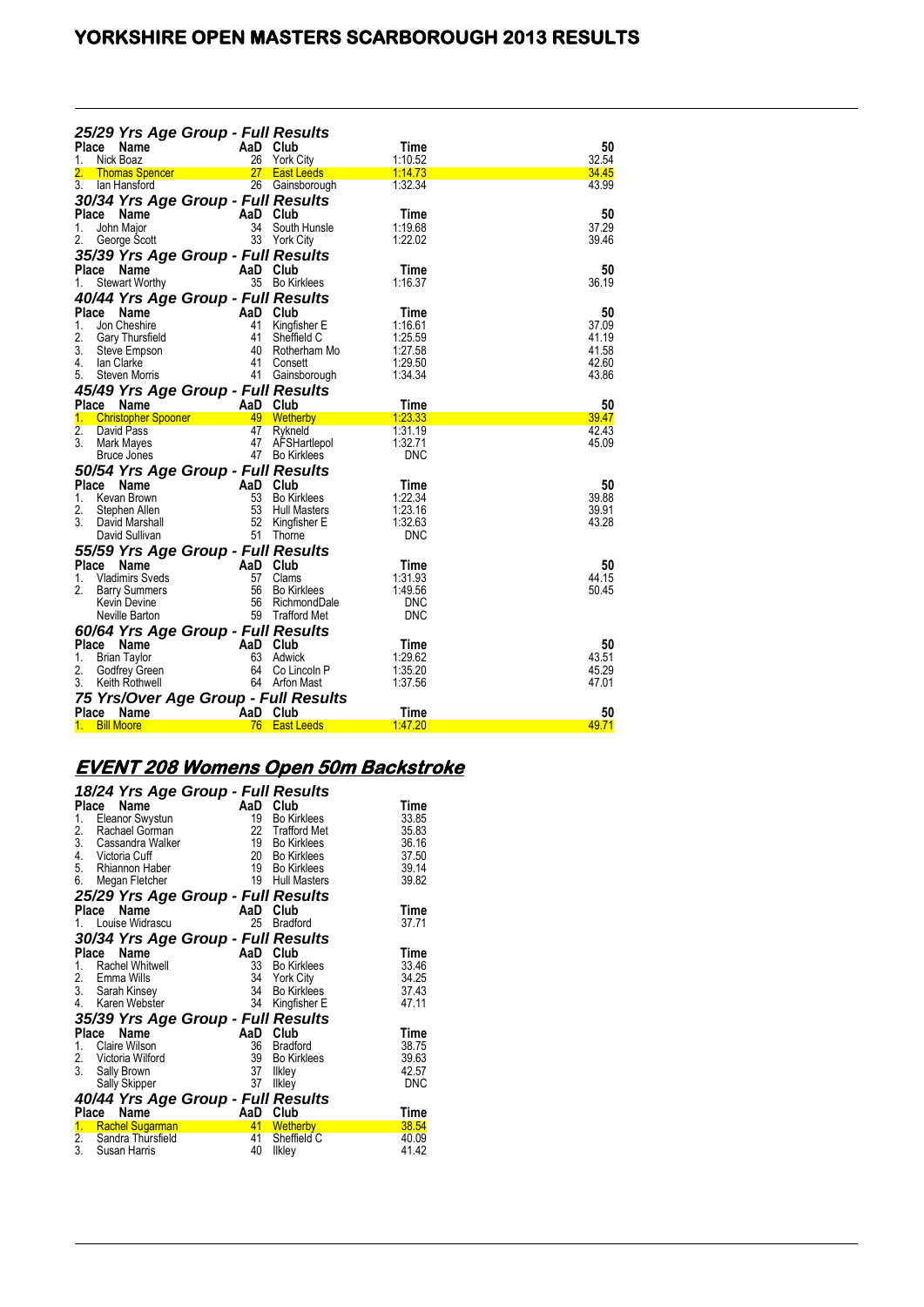| Place<br>1.<br>$\frac{2}{3}$ .<br>4. | 45/49 Yrs Age Group - Full Results<br>Name<br>Jayne Simpson<br>Sarah Greaves<br><b>Tracy Meyerhoff</b><br>Jane Sedman<br><b>Tracie Gorst</b><br>50/54 Yrs Age Group - Full Results | AaD<br>46<br>45<br>45<br>45 | Club<br>Boldon<br><b>Bo Kirklees</b><br><b>Hull Masters</b><br>45 Kingfisher E<br><b>Trafford Met</b> | Time<br>37.12<br>46.09<br>54.11<br>1:15.83<br>DNC |
|--------------------------------------|------------------------------------------------------------------------------------------------------------------------------------------------------------------------------------|-----------------------------|-------------------------------------------------------------------------------------------------------|---------------------------------------------------|
| Place                                | Name                                                                                                                                                                               | AaD                         | Club                                                                                                  | Time                                              |
| 1.                                   | <b>Julie Hoyle</b>                                                                                                                                                                 | 51                          | <b>East Leeds</b>                                                                                     | 34.08                                             |
| $\frac{2}{3}$                        | Carolyn Irvine<br>Ruth Lino                                                                                                                                                        | 52                          | 50 Bo Kirklees                                                                                        | 36.14<br>42.88                                    |
| 4.                                   | Carol Boagey                                                                                                                                                                       | 54                          | Kingfisher E<br>AFSHartlepol                                                                          | 47.19                                             |
|                                      |                                                                                                                                                                                    |                             |                                                                                                       |                                                   |
| Place                                | 55/59 Yrs Age Group - Full Results<br>Name                                                                                                                                         | AaD                         | Club                                                                                                  | Time                                              |
|                                      | 1. Wendy Offord                                                                                                                                                                    | 59                          | <b>Bo Kirklees</b>                                                                                    | 40.12                                             |
|                                      | 2. Lesley Zimmerman                                                                                                                                                                | 55                          | <b>DLL Hull</b>                                                                                       | 42.58                                             |
|                                      | 3. Ruth Lowe                                                                                                                                                                       | 56                          | Co Derby                                                                                              | 42.68                                             |
|                                      | 60/64 Yrs Age Group - Full Results                                                                                                                                                 |                             |                                                                                                       |                                                   |
| Place                                | Name                                                                                                                                                                               | AaD                         | Club                                                                                                  | Time                                              |
|                                      | Gail Daffern                                                                                                                                                                       | 63                          | Harrogate                                                                                             | DNC                                               |
|                                      | 65/69 Yrs Age Group - Full Results                                                                                                                                                 |                             |                                                                                                       |                                                   |
| Place                                | Name                                                                                                                                                                               | AaD                         | Club                                                                                                  | Time                                              |
| 1                                    | Rachel Barton                                                                                                                                                                      | 65                          | <b>Trafford Met</b>                                                                                   | 38.98                                             |
| 2.                                   | Carol Brown                                                                                                                                                                        | 66                          | <b>York City</b>                                                                                      | 49.51                                             |
|                                      | 75 Yrs/Over Age Group - Full Results                                                                                                                                               |                             |                                                                                                       |                                                   |
|                                      | <b>Name</b><br>Place                                                                                                                                                               | AaD                         | Club                                                                                                  | Time                                              |
|                                      | <b>Betty Grayson</b>                                                                                                                                                               | 78                          | <b>Hull Masters</b>                                                                                   | DNC                                               |
|                                      |                                                                                                                                                                                    |                             |                                                                                                       |                                                   |

# **EVENT 209 Mens Open 50m Backstroke**

|                  |                                             | 18/24 Yrs Age Group - Full Results       |          |                               |                |
|------------------|---------------------------------------------|------------------------------------------|----------|-------------------------------|----------------|
| Place            | Name                                        |                                          | AaD      | Club                          | Time           |
|                  | 1. Richard Fryer                            | A<br>n                                   |          | 20 East Leeds                 | 30.20          |
| 2.               | <b>Matthew Harrison</b>                     |                                          | 18       | Adwick                        | 30.47          |
|                  |                                             | 3. Stephen Heselton and the state of the |          | 24 East Leeds                 | 30.78          |
| 4.               | Steven Say                                  |                                          |          | 21 Hull Masters               | 33.16          |
|                  |                                             | 25/29 Yrs Age Group - Full Results       |          |                               |                |
|                  | Place Name                                  |                                          | AaD Club |                               | Time           |
| 1.               | Eric Knights                                |                                          | 28       | <b>Hull Masters</b>           | 35.39          |
|                  |                                             | 30/34 Yrs Age Group - Full Results       |          |                               |                |
| Place            | Name                                        |                                          | AaD Club |                               | Time           |
| 1.               | Dave Holland                                |                                          | 32       | Chase                         | 29.94          |
| 2.               | Scott Watson                                |                                          | 33       | Ilkley                        | 33.78          |
| 3.               | Andrew Czyzewski                            |                                          | 30       | <b>Bo Kirklees</b>            | 34.86          |
|                  | 4. Daniel Young                             |                                          | 31       | <b>Bo Kirklees</b>            | 37.94          |
|                  |                                             | 40/44 Yrs Age Group - Full Results       |          |                               |                |
| <b>Place</b>     | Name                                        |                                          | AaD      | Club                          | <b>Time</b>    |
|                  | 1. Paul Clemence                            |                                          |          | 43 East Leeds                 | 30.40          |
|                  | 2. Joe Leveridge                            |                                          | 40       | <b>East Leeds</b>             | 34.49          |
| $\overline{3}$ . | Robert Rantzen                              |                                          |          | 43 BelperMarlin               | 36.48          |
| 4.               | Joe Gavelle                                 |                                          |          | 43 Rotherham Mo               | 46.40          |
|                  |                                             |                                          |          |                               |                |
|                  |                                             | 45/49 Yrs Age Group - Full Results       | AaD Club |                               |                |
|                  | Place Name                                  |                                          | 49       |                               | Time<br>32.86  |
| $\overline{2}$ . | 1. William Broadbent<br><b>Stuart Hoyle</b> |                                          | 47       | Bingley<br><b>East Leeds</b>  | 33.87          |
|                  | 3. Garry Vickers                            |                                          | 45       | Etwall                        | 34.18          |
| 4.               | Jonathan Snaith                             |                                          | 46       | <b>Bo Kirklees</b>            | 38.71          |
| 5.               | Alexei Zhurov                               |                                          | 46       | Clams                         | 40.19          |
|                  | <b>Tim Clark</b>                            |                                          | 48       | Rykneld                       | DNC            |
|                  | Mark Ashton                                 |                                          | 49       | <b>Manx Masters</b>           | DNC            |
|                  | David Hogg                                  |                                          | 49       | Glasgow Nmds                  | <b>DQ T-1L</b> |
|                  |                                             | 50/54 Yrs Age Group - Full Results       |          |                               |                |
| Place            | Name                                        |                                          | AaD Club |                               | <b>Time</b>    |
| 1.               | Stephen Allen                               |                                          | 53       |                               | 33.72          |
| 2.               | Alan Marsh                                  |                                          | 52       | Hull Masters<br>Rykneld       | 36.71          |
| 3.               | <b>Chris Weeds</b>                          |                                          | 50       | <b>BelperMarlin</b>           | 38.60          |
|                  | 4. Tony Ruddiman                            |                                          |          | 53 Bo Kirklees                | 43.17          |
|                  |                                             |                                          |          |                               |                |
|                  |                                             | 55/59 Yrs Age Group - Full Results       |          |                               |                |
| Place            | Name                                        |                                          | AaD Club |                               | <b>Time</b>    |
| 1.               | <b>Brian Godfrey</b>                        |                                          | 58       | <b>Bo Kirklees</b>            | 35.61          |
| 2.               | Michael Brant                               |                                          | 58       | <b>Bo Kirklees</b>            | 44.54          |
|                  | <b>Vladimirs Sveds</b>                      |                                          | 57       | Clams                         | DNC            |
|                  | Malcolm Clark                               |                                          | 57       | East Leeds<br>56 RichmondDale | DNC            |
|                  | Kevin Devine                                |                                          |          |                               | DNC            |
|                  |                                             | 60/64 Yrs Age Group - Full Results       |          |                               |                |
| <b>Place</b>     | <b>Name</b>                                 |                                          | AaD      | Club                          | Time           |
| 1.               | <b>Christopher Brown</b>                    |                                          | 60       | Co Bradford                   | 32.83          |
|                  |                                             |                                          |          |                               |                |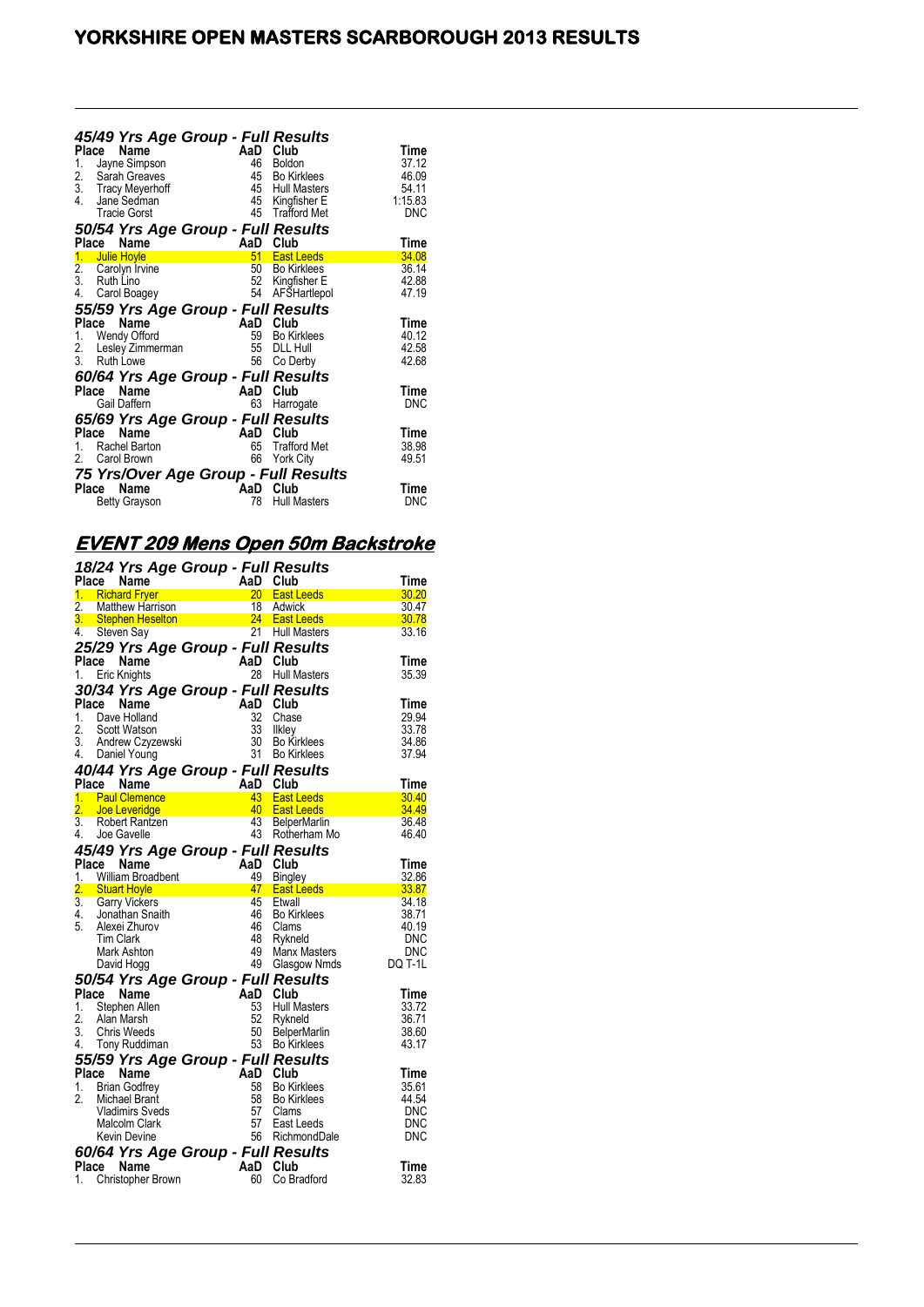| $1_{\cdot}$  | 65/69 Yrs Age Group - Full Results<br>Place Name<br>Duncan Brown | AaD Club<br>66 York City | <b>Time</b><br>41.00 |
|--------------|------------------------------------------------------------------|--------------------------|----------------------|
|              | 2. Carl Butler                                                   | 69 RichmondDale          | 45.26                |
|              | 75 Yrs/Over Age Group - Full Results                             |                          |                      |
|              | Place Name                                                       | AaD Club                 | Time                 |
| $\mathbf{1}$ | <b>Bill Moore</b>                                                | 76 East Leeds            | 48.89                |
|              | 2. Colin Sage<br>3. Dennis Harrison                              | 77 Hull Masters          | 49.71                |
|              |                                                                  | 76 Hull Masters          | 54.26                |

## **EVENT 210 Womens Open 100m Butterfly**

| 18/24 Yrs Age Group - Full Results |     |                    |            |       |
|------------------------------------|-----|--------------------|------------|-------|
| Place Name                         |     | AaD Club           | Time       | 50    |
| 1. Eleanor Swystun                 | 19  | <b>Bo Kirklees</b> | 1:09.04    | 33.29 |
| <b>Kristy Davis</b>                | 19  | East Leeds         | <b>DNC</b> |       |
| 30/34 Yrs Age Group - Full Results |     |                    |            |       |
| Place Name                         |     | AaD Club           | Time       | 50    |
| 1. Sarah Kinsey                    | 34  | <b>Bo Kirklees</b> | 1:14.72    | 34.96 |
| 40/44 Yrs Age Group - Full Results |     |                    |            |       |
| Place Name                         |     | AaD Club           | Time       | 50    |
| 1. Rachel Sugarman 1. 41 Wetherby  |     |                    | 1:22.25    | 39.53 |
| 45/49 Yrs Age Group - Full Results |     |                    |            |       |
| Place Name                         |     | AaD Club           | Time       | 50    |
| 1. Ruth Rhodes                     | 45  | <b>Bradford</b>    | 1:22.16    | 38.00 |
| 60/64 Yrs Age Group - Full Results |     |                    |            |       |
| Name<br>Place                      | AaD | Club               | Time       | 50    |
| Jeanette Benn                      | 62  | Co Lincoln P       | <b>DNC</b> |       |

## **EVENT 211 Mens Open 100m Butterfly**

| 18/24 Yrs Age Group - Full Results                                |                 |                            |                    |                |
|-------------------------------------------------------------------|-----------------|----------------------------|--------------------|----------------|
| Name<br>Place                                                     | AaD             | Club                       | Time               | 50             |
| 1.<br>Matthew Harrison                                            | 18<br>20        | Adwick                     | 1:08.80<br>1.09.40 | 31.09<br>31.94 |
| 2.<br>Anthony Simpson<br>3.<br>Steven Say                         | 21              | Boldon<br>Hull Masters     | 1:13.78            | 32.54          |
| 25/29 Yrs Age Group - Full Results                                |                 |                            |                    |                |
| Place<br>Name                                                     | AaD             | Club                       | Time               | 50             |
| 1.<br>Thomas McAvoy                                               | 25              | <b>Bo Kirklees</b>         | 1:03.28            | 28.93          |
| 2.<br><b>Matthew Jagger</b>                                       | 27 <sup>2</sup> | <b>East Leeds</b>          | 1:08.36            | 32.29          |
| $\overline{3}$ .<br>Juan Mateu                                    | 25              | Corby                      | 1:19.29            | 37.59          |
| 30/34 Yrs Age Group - Full Results                                |                 |                            |                    |                |
| Place Name                                                        | AaD Club        |                            | Time               | 50             |
| John Major<br>1.                                                  | 34              | South Hunsle               | 1:09.78            | 31.46          |
| 35/39 Yrs Age Group - Full Results                                |                 |                            |                    |                |
| Place Name                                                        | AaD             | Club                       | Time               | 50             |
| 1. Paul Ellis                                                     |                 | 37 East Leeds              | 1:09.50            | 32.87          |
| 40/44 Yrs Age Group - Full Results                                |                 |                            |                    |                |
| Place<br>Name<br>Martin Andersen<br>1.                            | AaD<br>41       | Club<br><b>Bo Kirklees</b> | Time<br>1:12.81    | 50<br>32.80    |
| 45/49 Yrs Age Group - Full Results                                |                 |                            |                    |                |
| Place<br>Name                                                     | AaD Club        |                            | Time               | 50             |
| Steven Goodall<br>1.                                              | 48              | Rykneld                    | 1:13.15            | 34.25          |
| 2.<br>Jonathan Oddy                                               | 45              | Macclesf'ldM               | 1:14.71            | 33.99          |
| 3.<br>Michael Pepper                                              | 49              | Rotherham Mo               | 1:16.41            | 33.84          |
| Martyn Webster                                                    | 46              | Ilkley                     | <b>DNC</b>         |                |
| 50/54 Yrs Age Group - Full Results                                |                 |                            |                    |                |
| Place Name                                                        | AaD Club        |                            | Time               | 50             |
| 1.<br>Chris Brown                                                 | 51              | York City                  | 1:16.95            | 35.13          |
| 55/59 Yrs Age Group - Full Results                                |                 |                            |                    |                |
| Place<br><b>Name</b><br><b>Vladimirs Sveds</b>                    | AaD<br>57       | Club<br>Clams              | Time<br>1:29.23    | 50<br>41.74    |
|                                                                   |                 |                            |                    |                |
| 60/64 Yrs Age Group - Full Results<br><b>Name</b><br><b>Place</b> | AaD             | Club                       | Time               | 50             |
| Keith Rothwell                                                    | 64              | <b>Arfon Mast</b>          | 1:39.47            | 47.39          |
|                                                                   |                 |                            |                    |                |

# **EVENT 212 Womens 220+ Yrs 100m Freestyle Team**

| Place Name                | A.G Club            | Time       |
|---------------------------|---------------------|------------|
| 1. Borough of Kirklees SC | <b>Bo Kirklees</b>  | 1:10.82    |
| Hull Masters SC           | <b>Hull Masters</b> | <b>DNC</b> |

# **EVENT 213 Mens 220+ Yrs 100m Freestyle Team**

| <b>Place</b><br>Name                  | A.G Club                          | Time            |
|---------------------------------------|-----------------------------------|-----------------|
| 1. Borough of Kirklees SC             | <b>Bo Kirklees</b>                | 1:03.11         |
| 2. Hull Masters SC A<br>East Leeds SC | <b>Hull Masters</b><br>East Leeds | 1.05.98<br>DNC. |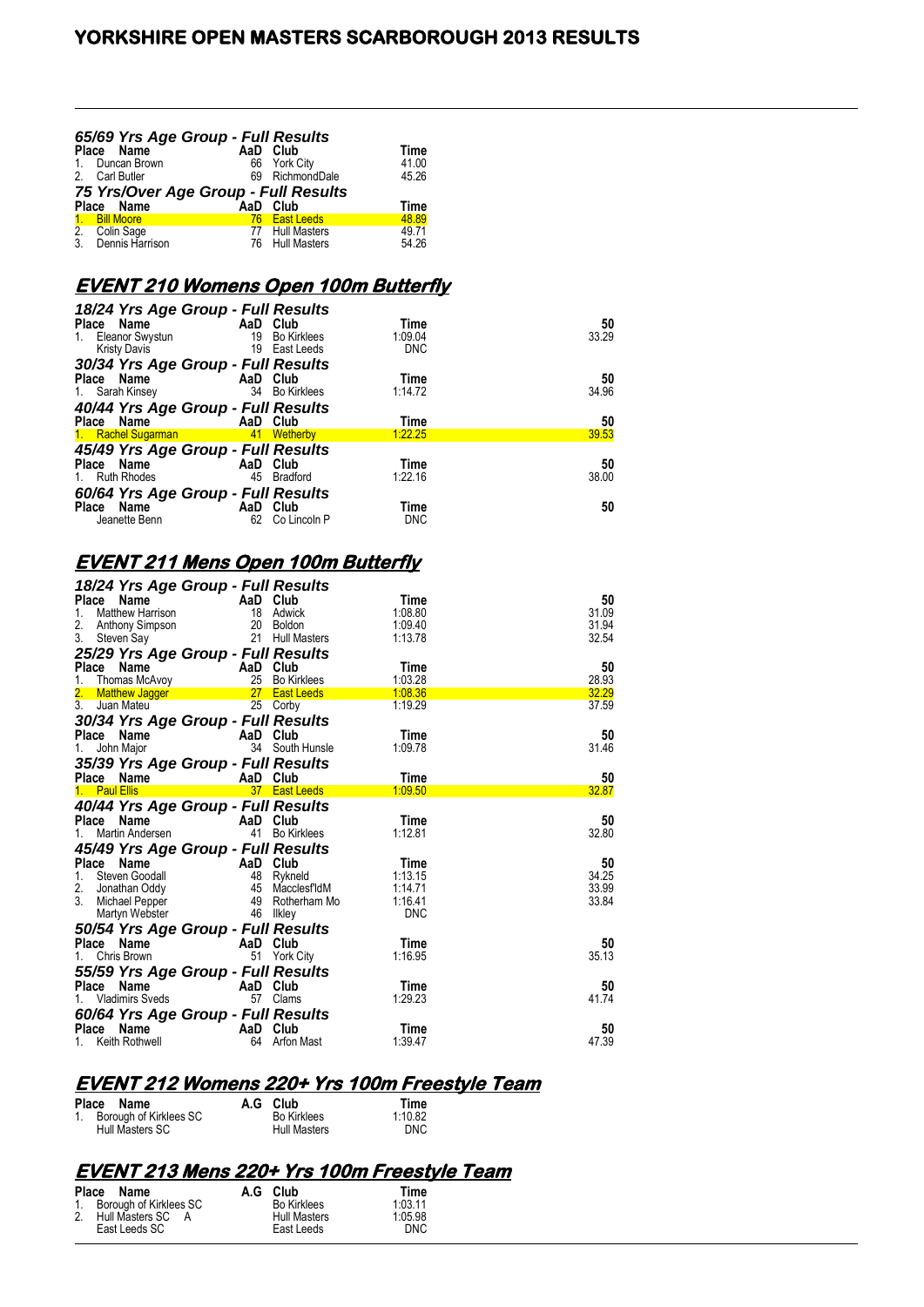#### **EVENT 214 Womens 140+ Yrs 100m Freestyle Team**

|                | Place Name              | A.G Club           | <b>Time</b> |
|----------------|-------------------------|--------------------|-------------|
| 1 <sup>1</sup> | Bradford SC             | <b>Bradford</b>    | 1.01.05     |
|                | 2. York City Baths Club | <b>York City</b>   | 1.02.16     |
|                | 3. East Leeds SC        | <b>East Leeds</b>  | 1:02.41     |
| 4.             | Ilkley SC               | Ilkley             | 1:03.51     |
| 5.             | Borough of Kirklees SC  | <b>Bo Kirklees</b> | 1.08.66     |
| 6.             | Kingfishers A           | Kingfisher E       | 1:09.87     |

#### **EVENT 215 Mens 140+ Yrs 100m Freestyle Team**

| Place Name              | A.G Club     | Time  |
|-------------------------|--------------|-------|
| 1. York City Baths Club | York City    | 52.59 |
| 2. Ilkley SC A          | Ilkley       | 54.03 |
| 3. Kingfishers A        | Kingfisher E | 59.58 |

#### **EVENT 216 Womens 072+ Yrs 100m Freestyle Team**

| Place Name                | A.G Club            | Time    |
|---------------------------|---------------------|---------|
| 1. Borough of Kirklees SC | <b>Bo Kirklees</b>  | 59.80   |
| 2. Hull Masters SC        | <b>Hull Masters</b> | 1:07.61 |

#### **EVENT 217 Mens 072+ Yrs 100m Freestyle Team**

| Place Name           |  | A.G Club          | Time  |
|----------------------|--|-------------------|-------|
| 1. East Leeds SC     |  | <b>East Leeds</b> | 5015  |
| 2. Hull Masters SC A |  | Hull Masters      | 54.78 |

## **EVENT 218 Womens Open 50m Freestyle**

|                  | 18/24 Yrs Age Group - Full Results         |       |                                    |                      |
|------------------|--------------------------------------------|-------|------------------------------------|----------------------|
| Place            | Name                                       | AaD   | Club                               | Time                 |
| 1.               | <b>Alison Pennell</b>                      | 24    | South Axholm                       | 29.39                |
| 2.               | Eleanor Swystun                            | 19    | <b>Bo Kirklees</b>                 | 29.94                |
| 3.               | Cassandra Walker                           | 19    | <b>Bo Kirklees</b>                 | 31.16                |
| 4.               | Rachael Gorman                             | 22    | <b>Trafford Met</b>                | 31.21                |
| 5.               | Rhiannon Haber                             | 19    | <b>Bo Kirklees</b>                 | 31.86                |
| 6.               | <b>Kristy Davis</b>                        |       | 19 East Leeds                      | 31.92                |
| 7.               | Victoria Cuff                              | 20    | <b>Bo Kirklees</b>                 | 34.20                |
| 8.               | Laura Fletcher                             | 22    | <b>Hull Masters</b>                | 38.57                |
|                  | 25/29 Yrs Age Group - Full Results         |       |                                    |                      |
| Place            | Name                                       | AaD   | Club                               | Time                 |
|                  | 1. Louise Highton                          | $25-$ | Co Leeds WP                        | $28.82*$             |
| $\overline{2}$ . | Sarah Roberts                              | 25    | Scarborough                        | 31.96                |
| 3.               | Kimberley Clarkson                         | 29    | <b>Hull Masters</b>                | 32.46                |
|                  | Sarah Loof                                 | 28    | Co Lincoln P                       | DNC                  |
|                  |                                            |       |                                    |                      |
|                  | 30/34 Yrs Age Group - Full Results         |       |                                    |                      |
| Place            | Name                                       | AaD   | Club                               | <b>Time</b>          |
| 1.               | Sarah Kinsey                               | 34    | <b>Bo Kirklees</b>                 | 30.49                |
| 2.               | Rachel Whitwell                            | 33    | <b>Bo Kirklees</b>                 | 30.87                |
| 3.               | Emma Wills                                 | 34    | <b>York City</b>                   | 30.97                |
| 4.               | Natalie Taylor                             | 31    | Sheffield C                        | 32.25                |
| 5.               | Carly Atkinson                             | 34    | Kingfisher E                       | 37.17                |
| 6.               | Karen Webster                              | 34    | Kingfisher E                       | 38.89                |
| 7.               | Elizabeth Devaney                          | 34    | Hull Masters                       | 40.13                |
|                  | 35/39 Yrs Age Group - Full Results         |       |                                    |                      |
|                  |                                            |       |                                    |                      |
| Place            | Name                                       | AaD   | Club                               | <b>Time</b>          |
| 1.               | Sheryl Clapham                             | 37    | <b>Bradford</b>                    | 32.82                |
| 2.               | Victoria Wilford                           | 39    | <b>Bo Kirklees</b>                 | 32.86                |
| 3.               | Roberta Grech-Cini                         | 38    | llkley                             | 36.07                |
| 4.               | <b>Lisa Stansbie</b>                       | 39    | <b>East Leeds</b>                  | <u>37.10</u>         |
|                  | <b>Vicky Stewart</b>                       | 35    | Kingfisher E                       | <b>DNC</b>           |
|                  | Emma Godfrey                               | 38    | <b>Bo Kirklees</b>                 | DQ ST-               |
|                  |                                            |       |                                    |                      |
| Place            | 40/44 Yrs Age Group - Full Results<br>Name | AaD   | Club                               |                      |
|                  | 1. Rachel Sugarman                         | 41    | Wetherby                           | <b>Time</b><br>31.59 |
| $\overline{2}$ . | Kathryn Thomas                             | 42    | <b>Trafford Met</b>                | 32.73                |
| 3.               | Cheryl Midgley                             | 41    | <b>York City</b>                   | 33.75                |
| 4.               | Susan Harris                               | 40    | Ilkley                             | 34.29                |
| 5.               | <b>Fiona Harris</b>                        | 44    | Wetherby                           | 35.08                |
| 6.               | Sandra Thursfield                          | 41    | Sheffield C                        | 36.94                |
|                  |                                            |       |                                    |                      |
|                  | 45/49 Yrs Age Group - Full Results         | AaD   | Club                               | Time                 |
| Place<br>1.      | Name                                       | 48    |                                    | 30.73                |
| 2.               | Karen Graham<br>Ruth Rhodes                | 45    | Ilkley<br><b>Bradford</b>          | 32.59                |
| 3.               |                                            | 49    |                                    | 35.12                |
| 4.               | Kath Minghella                             | 46    | Kingfisher E<br><b>Bo Kirklees</b> | 37.35                |
| 5.               | Kirsten Durrans<br><b>Tracy Meyerhoff</b>  | 45    | <b>Hull Masters</b>                | 45.08                |
| 6.               | <b>Heather Franklin</b>                    | 49    |                                    | 1.00.49              |
|                  | Jane Sedman                                | 45    | Kingfisher E<br>Kingfisher E       | DQ ST-               |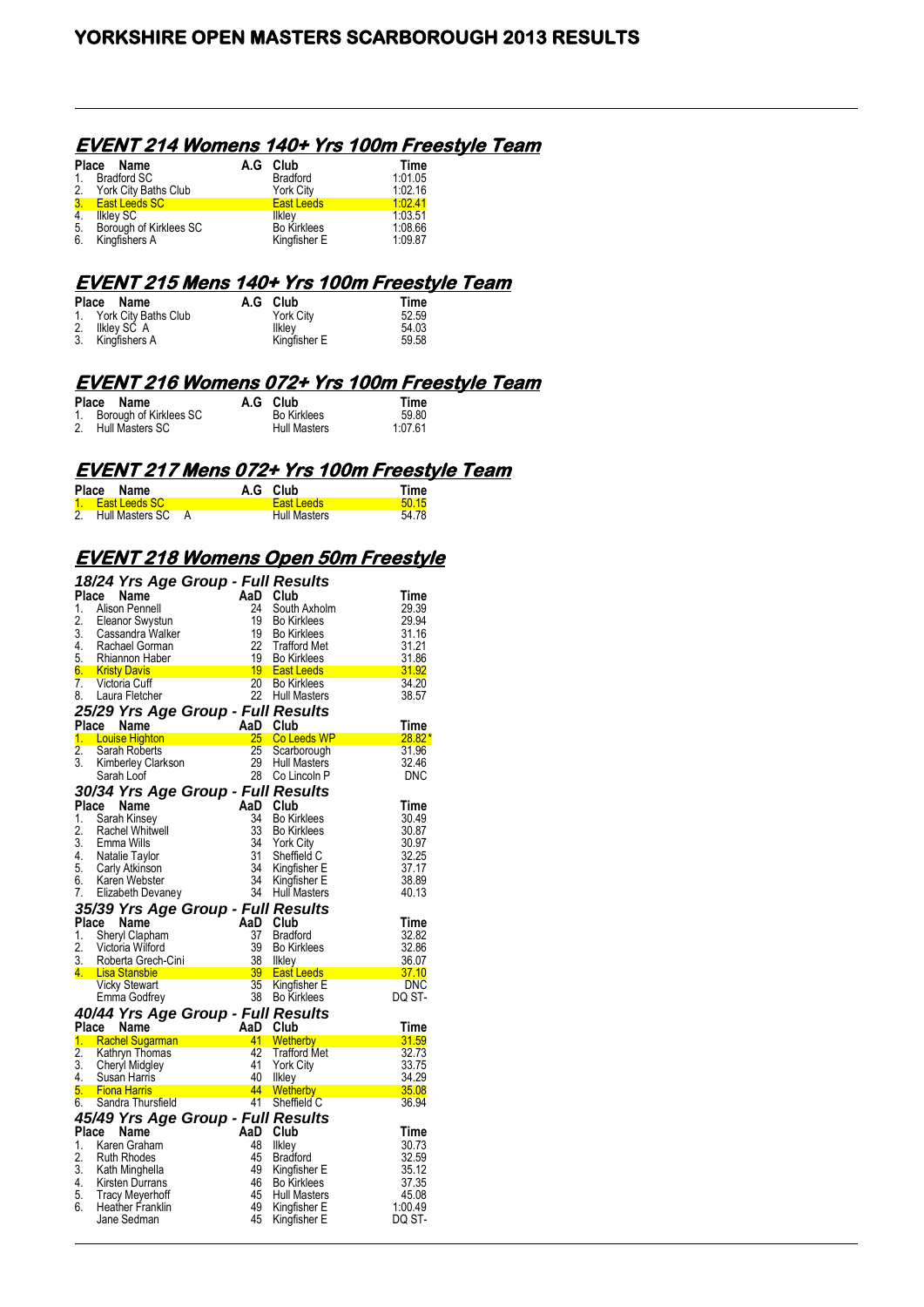|     | Club                                                                              | Time                                                                                                                                                                                                                                                                                                                                                                                                                                                                                                                     |
|-----|-----------------------------------------------------------------------------------|--------------------------------------------------------------------------------------------------------------------------------------------------------------------------------------------------------------------------------------------------------------------------------------------------------------------------------------------------------------------------------------------------------------------------------------------------------------------------------------------------------------------------|
| 51  | <b>East Leeds</b>                                                                 | 31.02                                                                                                                                                                                                                                                                                                                                                                                                                                                                                                                    |
|     |                                                                                   | 33.32                                                                                                                                                                                                                                                                                                                                                                                                                                                                                                                    |
|     |                                                                                   | 36.40                                                                                                                                                                                                                                                                                                                                                                                                                                                                                                                    |
|     |                                                                                   | 36.97                                                                                                                                                                                                                                                                                                                                                                                                                                                                                                                    |
|     |                                                                                   | 37.72                                                                                                                                                                                                                                                                                                                                                                                                                                                                                                                    |
|     |                                                                                   | 38.18                                                                                                                                                                                                                                                                                                                                                                                                                                                                                                                    |
|     |                                                                                   | 38.57                                                                                                                                                                                                                                                                                                                                                                                                                                                                                                                    |
|     |                                                                                   | 41.19<br>DQ ST-                                                                                                                                                                                                                                                                                                                                                                                                                                                                                                          |
|     |                                                                                   |                                                                                                                                                                                                                                                                                                                                                                                                                                                                                                                          |
|     |                                                                                   |                                                                                                                                                                                                                                                                                                                                                                                                                                                                                                                          |
|     |                                                                                   | Time                                                                                                                                                                                                                                                                                                                                                                                                                                                                                                                     |
|     |                                                                                   | 34.75                                                                                                                                                                                                                                                                                                                                                                                                                                                                                                                    |
|     |                                                                                   | 35.19                                                                                                                                                                                                                                                                                                                                                                                                                                                                                                                    |
|     |                                                                                   | 35.69                                                                                                                                                                                                                                                                                                                                                                                                                                                                                                                    |
|     |                                                                                   | 45.85                                                                                                                                                                                                                                                                                                                                                                                                                                                                                                                    |
|     |                                                                                   | <b>DNC</b>                                                                                                                                                                                                                                                                                                                                                                                                                                                                                                               |
|     |                                                                                   |                                                                                                                                                                                                                                                                                                                                                                                                                                                                                                                          |
|     |                                                                                   | Time                                                                                                                                                                                                                                                                                                                                                                                                                                                                                                                     |
|     |                                                                                   | 44.16                                                                                                                                                                                                                                                                                                                                                                                                                                                                                                                    |
|     |                                                                                   | <b>DNC</b>                                                                                                                                                                                                                                                                                                                                                                                                                                                                                                               |
|     |                                                                                   |                                                                                                                                                                                                                                                                                                                                                                                                                                                                                                                          |
| AaD | Club                                                                              | Time                                                                                                                                                                                                                                                                                                                                                                                                                                                                                                                     |
| 65  | <b>Trafford Met</b>                                                               | 33.54                                                                                                                                                                                                                                                                                                                                                                                                                                                                                                                    |
| 66  | <b>York City</b>                                                                  | 40.12                                                                                                                                                                                                                                                                                                                                                                                                                                                                                                                    |
|     |                                                                                   |                                                                                                                                                                                                                                                                                                                                                                                                                                                                                                                          |
|     | Club                                                                              | Time                                                                                                                                                                                                                                                                                                                                                                                                                                                                                                                     |
| 78  | <b>Hull Masters</b>                                                               | DNC                                                                                                                                                                                                                                                                                                                                                                                                                                                                                                                      |
|     | 50<br>53<br>54<br>51<br>52<br>51<br>52<br>AaD<br>59<br>55<br>59<br>58<br>62<br>63 | 50/54 Yrs Age Group - Full Results<br>AaD<br><b>Bo Kirklees</b><br>53 Sheffield C<br><b>York City</b><br>AFSHartlepol<br>Rykneld<br>Kingfisher E<br><b>Hull Masters</b><br>Kingfisher E<br>55/59 Yrs Age Group - Full Results<br>Club<br><b>Bo Kirklees</b><br><b>DLL Hull</b><br><b>Bo Kirklees</b><br>56<br>Kingfisher E<br><b>Hull Masters</b><br>60/64 Yrs Age Group - Full Results<br>AaD<br>Club<br>Co Lincoln P<br>Harrogate<br>65/69 Yrs Age Group - Full Results<br>75 Yrs/Over Age Group - Full Results<br>AaD |

# **EVENT 219 Mens Open 50m Freestyle**

|                  | 18/24 Yrs Age Group - Full Results     |                       |                                         |                |
|------------------|----------------------------------------|-----------------------|-----------------------------------------|----------------|
| Place            | Name                                   | AaD                   | Club                                    | Time           |
| 1.               | <b>Richard Fryer</b>                   | 20 <sub>2</sub>       | <b>East Leeds</b>                       | 26.52          |
| $\overline{2}$ . | <b>Matthew Harrison</b>                | 18                    | Adwick                                  | 26.66          |
| 3.               | Oliver Simpson                         | 22                    | <b>York City</b>                        | 26.68          |
| 4.               | Liam Thraves                           | 21                    | Kingfisher E                            | 27.31          |
| 5.               | Steven Say                             | 21<br>23 <sup>2</sup> | <b>Hull Masters</b>                     | 27.56          |
| 6. .             | James Warren                           | 22                    | <b>East Leeds</b>                       | 27.84          |
| 7.<br>8.         | <b>David Phillips</b>                  | 20                    | <b>Bo Kirklees</b>                      | 27.88<br>28.79 |
|                  | Anthony Simpson                        |                       | <b>Boldon</b>                           |                |
|                  | 25/29 Yrs Age Group - Full Results     |                       |                                         |                |
| Place            | Name                                   | AaD                   | Club                                    | Time           |
| 1.               | Nick Boaz                              | 26                    | <b>York City</b>                        | 25.75          |
| 2.<br>3.         | Benjamin Johnson                       | 26<br>25              | <b>Bo Kirklees</b>                      | 26.12<br>26.33 |
| 4.               | Thomas McAvoy<br><b>Thomas Spencer</b> | 27                    | <b>Bo Kirklees</b><br><b>East Leeds</b> | <u>27.14</u>   |
| 5.               | <b>Matthew Jagger</b>                  | 27                    | <b>East Leeds</b>                       | 27.56          |
| 6.               | <b>Kevin Schoffeld</b>                 | 25                    | <b>East Leeds</b>                       | 27.86          |
| $\overline{7}$ . | David Owen                             | 29                    | <b>Ilkley</b>                           | 27.94          |
| 8.               | Juan Mateu                             | 25                    | Corby                                   | 29.04          |
| 9.               | lan Hansford                           | 26                    | Gainsborough                            | 32.19          |
|                  | Mark Strugnell                         | 29                    | Bo Of Harrow                            | DNC            |
|                  | lan Smithson                           | 27                    | <b>New Earswick</b>                     | DNC            |
|                  | 30/34 Yrs Age Group - Full Results     |                       |                                         |                |
| Place            | Name                                   | AaD                   | <b>Club</b>                             | Time           |
| 1.               | Andrew Czyzewski                       | 30                    | <b>Bo Kirklees</b>                      | 26.21          |
| 2.               | Dave Holland                           | 32                    | Chase                                   | 26.34          |
| 3.               | John Major                             | 34                    | South Hunsle                            | 26.55          |
| 4.               | Gregan Clarkson                        | 31                    | Hull Masters                            | 28.60          |
| 5.               | George Scott                           | 33                    | <b>York City</b>                        | 29.10          |
|                  | Daniel Young                           | 31                    | <b>Bo Kirklees</b>                      | DNC            |
|                  | 35/39 Yrs Age Group - Full Results     |                       |                                         |                |
| Place            | Name                                   | AaD                   | Club                                    | Time           |
|                  | 1. Paul Ellis                          | 37                    | <b>East Leeds</b>                       | 27.93          |
| $\overline{2}$ . | <b>Richard Priestley</b>               | 38                    | Kingfisher E                            | 31.05          |
|                  | Matthew Ward                           | 38                    | Wetherby                                | DNC            |
|                  | <b>Richard Brown</b>                   | 39                    | Ilkley                                  | DQ ST-         |
|                  | 40/44 Yrs Age Group - Full Results     |                       |                                         |                |
| Place            | Name                                   | AaD                   | Club                                    | Time           |
|                  | 1. Paul Clemence                       | 43                    | <b>East Leeds</b>                       | 25.60          |
| 2.               | lan Clarke                             | 43                    | Consett                                 | 27.69          |
| 3.               | <u>Joe Leveridge</u>                   | 40                    | <b>East Leeds</b>                       | <u>28.15</u>   |
| 4.               | Colin Campbell                         | 43                    | <b>York City</b>                        | 29.08          |
| 5.               | Robert Rantzen                         | 43                    | <b>BelperMarlin</b>                     | 29.86          |
| 6.               | <b>Steve Empson</b>                    | 40                    | Rotherham Mo                            | 30.64          |
| 7.               | Gary Thursfield                        | 41                    | Sheffield C                             | 30.84          |
| 8.               | <b>Richard Witty</b>                   | 44                    | Kingfisher E                            | 31.04          |
| 9.               | Joe Gavelle                            | 43                    | Rotherham Mo                            | 33.04          |
| 10.              | Kevin Moment                           | 44                    | Kingfisher E                            | 33.62          |
| 11.              | Darren Todd                            | 40                    | Kingfisher E                            | 35.29          |
|                  | <b>Craig Sutcliffe</b>                 | 40                    | Halifax                                 | DNC            |
|                  |                                        |                       |                                         |                |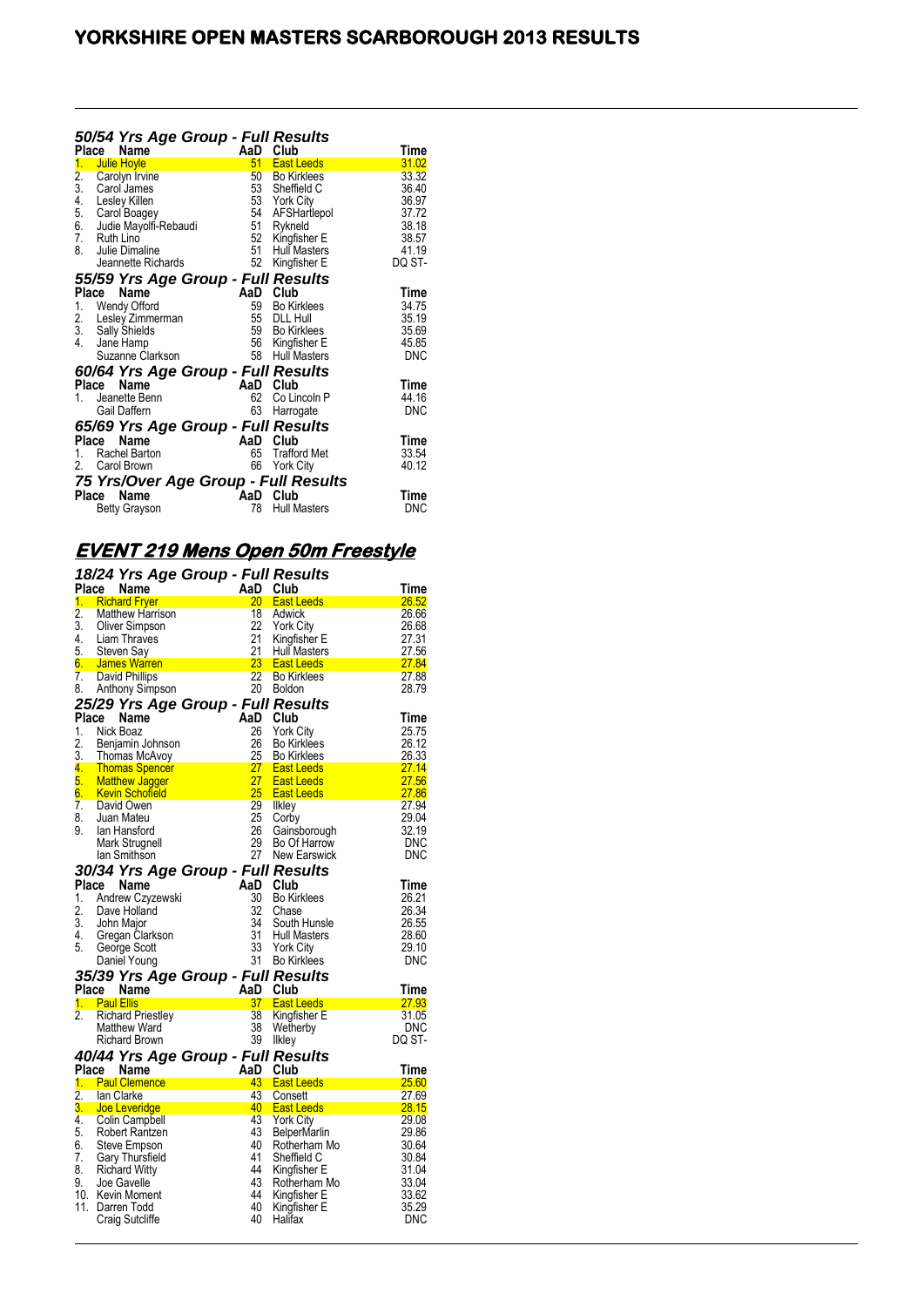| Place                                      | 45/49 Yrs Age Group - Full Results<br>Name                                                                                                                                                                          | AaD                                                                  | Club                                                                                                                                                                                | Time                                                                                                       |
|--------------------------------------------|---------------------------------------------------------------------------------------------------------------------------------------------------------------------------------------------------------------------|----------------------------------------------------------------------|-------------------------------------------------------------------------------------------------------------------------------------------------------------------------------------|------------------------------------------------------------------------------------------------------------|
| 1.<br>2.<br>3.<br>7.<br>8.                 | <b>Garry Vickers</b><br>David Hogg<br><b>Richard Thraves</b><br>4. David Pass<br>5. Jonathan Oddy<br>6. Michael Pepper<br>Mark Mayes<br>Darren Simpson<br>Bruce Jones<br>Tim Clark<br>Mark Ashton<br>Andy Cornforth | 45<br>49<br>45<br>47<br>45<br>49<br>47<br>48<br>47<br>48<br>49<br>46 | Etwall<br>Glasgow Nmds<br>Kingfisher E<br>Rykneld<br>Macclesf'ldM<br>Rotherham Mo<br>AFSHartlepol<br><b>Boldon</b><br><b>Bo Kirklees</b><br>Rykneld<br>Manx Masters<br>Kingfisher E | 27.32<br>27.74<br>28.33<br>29.60<br>29.95<br>31.53<br>33.66<br>42.77<br><b>DNC</b><br>DNC<br>DNC<br>DQ ST- |
|                                            | 50/54 Yrs Age Group - Full Results                                                                                                                                                                                  |                                                                      |                                                                                                                                                                                     |                                                                                                            |
| <b>Place</b><br>1.<br>2.<br>3.<br>7.<br>8. | Name<br><b>Stewart Rowe</b><br>Anthony Fawthrop<br>3. Stephen Allen<br>4. David Marshall<br>5. David Lewis<br>6. Chris Brown<br>Jari Goddard<br>Chris Weeds<br>9. Tony Ruddiman                                     | AaD Club<br>51<br>51<br>53<br>52<br>52<br>51<br>50<br>50             | Kingfisher E<br><b>Bo Kirklees</b><br><b>Hull Masters</b><br>Kingfisher E<br>Corby<br><b>York City</b><br>Gainsborough<br><b>BelperMarlin</b><br>53 Bo Kirklees                     | Time<br>28.72<br>29.09<br>29.60<br>31.31<br>31.61<br>32.16<br>32.20<br>32.61<br>34.82                      |
|                                            | 55/59 Yrs Age Group - Full Results                                                                                                                                                                                  |                                                                      |                                                                                                                                                                                     |                                                                                                            |
| Place<br>1.<br>2.<br>3.<br>4.              | <b>Name</b><br>Neville Barton<br><b>Brian Godfrey</b><br>David Bradford<br>Cleveland Meyerhoff<br>Malcolm Clark<br>Michael Brant                                                                                    | 59<br>58<br>56                                                       | AaD Club<br><b>Trafford Met</b><br>Bo Kirklees<br>55 Co Sheffield<br><b>Hull Masters</b><br>57 East Leeds<br>58 Bo Kirklees                                                         | <b>Time</b><br>29.02<br>29.56<br>30.89<br>34.86<br>DNC<br>DQ ST-                                           |
|                                            | 60/64 Yrs Age Group - Full Results<br>Place<br>Name                                                                                                                                                                 |                                                                      | AaD Club                                                                                                                                                                            | Time                                                                                                       |
| 1.                                         | <b>Brian Taylor</b><br>2. Keith Rothwell                                                                                                                                                                            | 63                                                                   | Adwick<br>64 Arfon Mast                                                                                                                                                             | 32.62<br>36.03                                                                                             |
|                                            | 65/69 Yrs Age Group - Full Results<br>Place<br>Name                                                                                                                                                                 |                                                                      | AaD Club                                                                                                                                                                            | Time                                                                                                       |
| $1_{-}$                                    | Duncan Brown<br>Colin Gerrard                                                                                                                                                                                       | 66                                                                   | <b>York City</b><br>66 RichmondDale                                                                                                                                                 | 31.00<br><b>DNC</b>                                                                                        |
|                                            | 75 Yrs/Over Age Group - Full Results                                                                                                                                                                                | AaD Club                                                             |                                                                                                                                                                                     |                                                                                                            |
| 1.<br>2.<br>3.                             | Place<br>Name<br>Harry Barrow<br>Colin Sage<br>Dennis Harrison                                                                                                                                                      | 75<br>77<br>76                                                       | Bo Kirklees<br><b>Hull Masters</b><br>Hull Masters                                                                                                                                  | Time<br>36.40<br>40.50<br>41.85                                                                            |

# **EVENT 220 Womens Open 100m IM**

|               | 18/24 Yrs Age Group - Full Results<br>Place<br><b>Name</b> | AaD      | Club                                   | Time               |
|---------------|------------------------------------------------------------|----------|----------------------------------------|--------------------|
| 1.            | <b>Eleanor Swystun</b>                                     | 19       | <b>Bo Kirklees</b>                     | 1:12.36            |
| 2.            | Alison Pennell                                             | 24       | South Axholm                           | 1:13.78            |
| 3.            | Cassandra Walker                                           | 19       | <b>Bo Kirklees</b>                     | 1:16.89            |
| 4.            | Rachael Gorman                                             |          | 22 Trafford Met                        | 1:18.47            |
|               | 5. Kristy Davis                                            | 19       | <b>East Leeds</b>                      | 1:22.10            |
| 6.            | <b>Rhiannon Haber</b>                                      | 19       | <b>Bo Kirklees</b>                     | 1:24.08            |
| 7.            | Megan Fletcher                                             | 19       | <b>Hull Masters</b>                    | 1:27.03            |
| 8.            | Laura Fletcher                                             | 22       | <b>Hull Masters</b>                    | 1:34.80            |
|               | 25/29 Yrs Age Group - Full Results                         |          |                                        |                    |
|               | Place<br>Name                                              | AaD      | Club                                   | Time               |
| 1.            | Deborah Crossland                                          | 26       | <b>Bo Kirklees</b>                     | 1:14.75            |
|               | <b>Louise Highton</b>                                      | 25       | Co Leeds WP                            | $1:17.24*$         |
| $\frac{2}{3}$ | Adelle Taylor                                              | 27       | <b>Bo Kirklees</b>                     | 1:22.49            |
|               | Sarah Loof                                                 | 28       | Co Lincoln P                           | <b>DNC</b>         |
|               | 30/34 Yrs Age Group - Full Results                         |          |                                        |                    |
| Place         | Name                                                       | AaD      | Club                                   | Time               |
|               |                                                            |          |                                        |                    |
| 1.            | <b>Rachel Whitwell</b>                                     |          | <b>Bo Kirklees</b>                     |                    |
|               |                                                            | 33<br>34 | <b>Bo Kirklees</b>                     | 1:13.91<br>1:17.46 |
| 2.<br>3.      | Sarah Kinsey                                               | 31       | Sheffield C                            | 1:19.52            |
| 4.            | Natalie Taylor<br>Carly Atkinson                           | 34       | Kingfisher E                           | 1:38.29            |
| 5.            | <b>Rachel Stead</b>                                        | 33       | <b>East Leeds</b>                      | 1.38.30            |
|               |                                                            |          |                                        |                    |
|               | 35/39 Yrs Age Group - Full Results                         |          |                                        |                    |
| Place         | Name                                                       | AaD      | Club                                   | Time               |
| 1.<br>2.      | Sheryl Clapham                                             | 37<br>38 | <b>Bradford</b><br><b>Hull Masters</b> | 1:21.92<br>1:25.73 |
|               | Josephine Metcalf                                          |          |                                        |                    |
|               | 40/44 Yrs Age Group - Full Results                         |          |                                        |                    |
| Place         | Name                                                       | AaD      | Club                                   | Time               |
| 1.            | <b>Lisa Dobson</b>                                         | 43       | <b>East Leeds</b>                      | 1:17.69            |
| 2.<br>3.      | <b>Rachel Sugarman</b><br>Cheryl Midgley                   | 41<br>41 | <b>Wetherby</b><br><b>York City</b>    | 1:20.67<br>1:27.17 |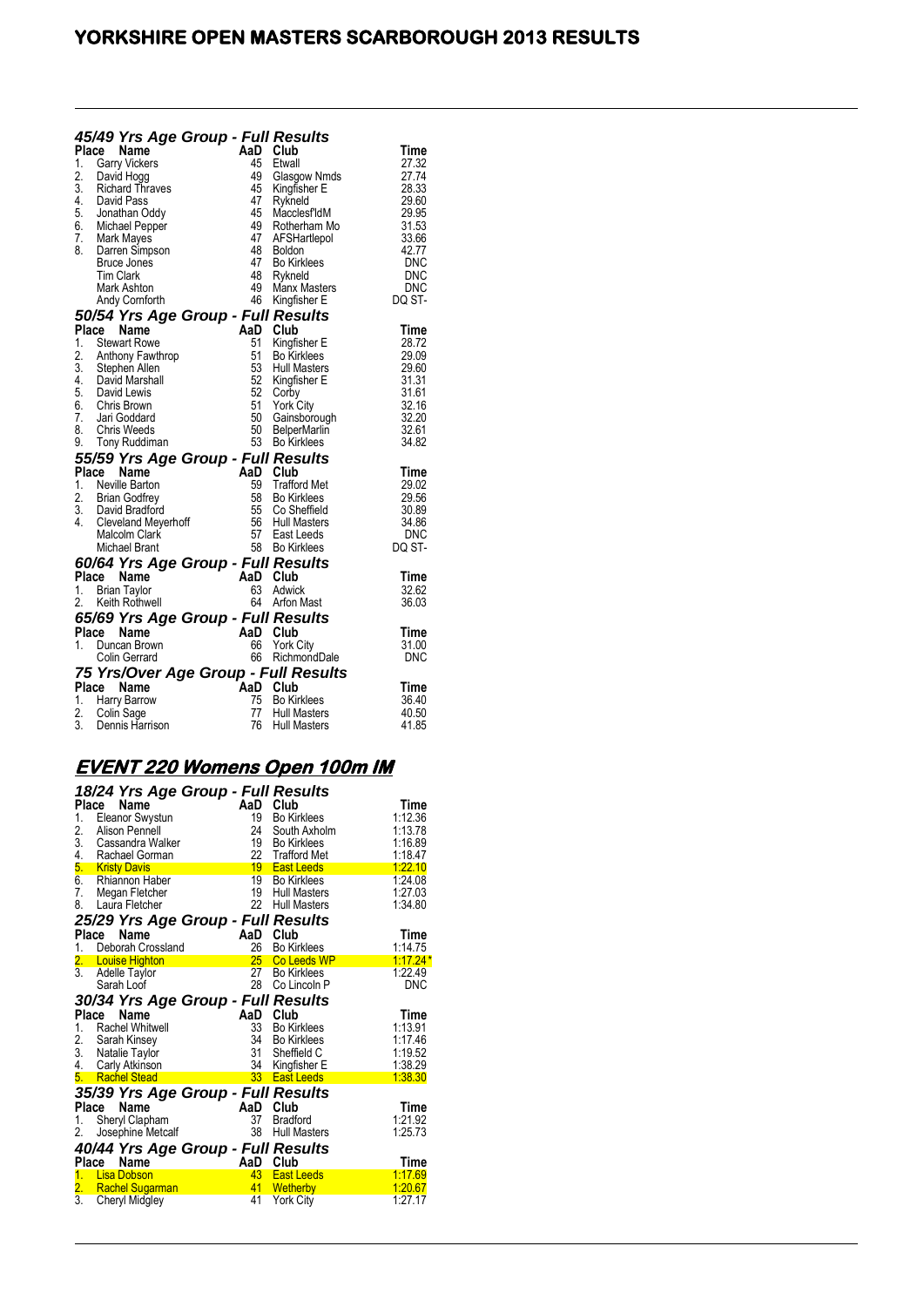| 1.<br>2.<br>4.<br>5. | 45/49 Yrs Age Group - Full Results<br>Place<br>Name<br>Karen Graham<br><b>Ruth Rhodes</b><br>3. Jayne Simpson<br>Kirsten Durrans<br>Jane Eves<br>Sarah Greaves | AaD<br>48<br>45<br>46<br>49<br>45 | Club<br>Ilkley<br><b>Bradford</b><br><b>Boldon</b><br>46 Bo Kirklees<br>Ryedale<br><b>Bo Kirklees</b> | Time<br>1:18.38<br>1:20.56<br>1:24.28<br>1:31.52<br>1:42.25<br>DNC |
|----------------------|----------------------------------------------------------------------------------------------------------------------------------------------------------------|-----------------------------------|-------------------------------------------------------------------------------------------------------|--------------------------------------------------------------------|
|                      |                                                                                                                                                                |                                   |                                                                                                       |                                                                    |
|                      | 50/54 Yrs Age Group - Full Results                                                                                                                             |                                   |                                                                                                       |                                                                    |
|                      | Name<br>Place                                                                                                                                                  | AaD                               | Club                                                                                                  | Time                                                               |
| 1.                   | Dona Simpson                                                                                                                                                   | 52                                | Harrogate                                                                                             | 1:23.44                                                            |
| 2.                   | Carol Boagey                                                                                                                                                   | 54                                | AFSHartlepol                                                                                          | 1:33.63                                                            |
| 3.                   | Ruth Lino                                                                                                                                                      | 52                                | Kingfisher E                                                                                          | 1:34.12                                                            |
| 4.                   | Carol James                                                                                                                                                    | 53                                | Sheffield C                                                                                           | 1:35.30                                                            |
|                      | 5. Julie Dimaline                                                                                                                                              | 51                                | <b>Hull Masters</b>                                                                                   | 1:54.93                                                            |
|                      | 55/59 Yrs Age Group - Full Results                                                                                                                             |                                   |                                                                                                       |                                                                    |
|                      | Name<br>Place                                                                                                                                                  | AaD                               | Club                                                                                                  | Time                                                               |
| 1.                   | Lesley Zimmerman                                                                                                                                               | 55                                | <b>DLL Hull</b>                                                                                       | 1:27.66                                                            |
| 2.                   |                                                                                                                                                                | 59                                | <b>Bo Kirklees</b>                                                                                    | 1:28.04                                                            |
|                      | Sally Shields<br>Ruth Lowe                                                                                                                                     | 56                                |                                                                                                       | DNC                                                                |
|                      |                                                                                                                                                                |                                   | Co Derby                                                                                              |                                                                    |
|                      | 75 Yrs/Over Age Group - Full Results                                                                                                                           |                                   |                                                                                                       |                                                                    |
|                      | Name<br>Place                                                                                                                                                  | AaD                               | Club                                                                                                  | Time                                                               |
|                      | <b>Betty Grayson</b>                                                                                                                                           | 78                                | <b>Hull Masters</b>                                                                                   | <b>DNC</b>                                                         |
|                      |                                                                                                                                                                |                                   |                                                                                                       |                                                                    |

# **EVENT 221 Mens Open 100m IM**

|                 | 18/24 Yrs Age Group - Full Results         |          |                     |         |
|-----------------|--------------------------------------------|----------|---------------------|---------|
| Place           | Name                                       | AaD      | Club                | Time    |
| 1.              | <b>Matthew Harrison</b>                    | 18       | Adwick              | 1:05.72 |
|                 | 2. Stephen Heselton                        | $24 -$   | <b>East Leeds</b>   | 1:07.36 |
| 3.              | David Phillips                             | 22       | <b>Bo Kirklees</b>  | 1:10.40 |
|                 | 25/29 Yrs Age Group - Full Results         |          |                     |         |
|                 | Place Name                                 | AaD      | Club                | Time    |
|                 | 1. Thomas Spencer                          | 27       | <b>East Leeds</b>   | 1:08.66 |
| 2.              | Eric Knights                               | 28       | <b>Hull Masters</b> | 1:19.19 |
| 3.              | lan Hansford                               | 26       | Gainsborough        | 1:24.10 |
|                 | Matthew Jagger                             |          | 27 East Leeds       | DNC     |
|                 | 30/34 Yrs Age Group - Full Results         |          |                     |         |
| Place           | Name                                       | AaD      | Club                | Time    |
| 1.              | Andrew Czyzewski                           | 30       | <b>Bo Kirklees</b>  | 1:09.13 |
| 2.              | Scott Watson                               | 33       | Ilkley              | 1:12.18 |
|                 | Daniel Young                               | 31       | <b>Bo Kirklees</b>  | DNC     |
|                 | 35/39 Yrs Age Group - Full Results         |          |                     |         |
|                 | Place Name                                 | AaD Club |                     | Time    |
| 1.              | <b>Stewart Worthy</b>                      | 35       | <b>Bo Kirklees</b>  | 1:10.89 |
|                 | Robert Dickinson                           | 39       | Consett             | DNC     |
|                 | 40/44 Yrs Age Group - Full Results         |          |                     |         |
|                 | Place Name                                 | AaD      | Club                | Time    |
|                 | 1. Paul Clemence                           | 43       | <b>East Leeds</b>   | 1:06.79 |
|                 | Robert Rantzen                             | 43       | <b>BelperMarlin</b> | 1:16.60 |
| $\frac{2}{3}$   | Steve Empson                               | 40       | Rotherham Mo        | 1:19.73 |
|                 | Jon Cheshire                               | 41       | Kingfisher E        | DNC     |
|                 | Gary Thursfield                            | 41       | Sheffield C         | DNC     |
|                 | 45/49 Yrs Age Group - Full Results         |          |                     |         |
| Place           | Name                                       | AaD Club |                     | Time    |
|                 | 1. Stuart Hoyle                            | 47       | <b>East Leeds</b>   | 1:12.84 |
|                 | lan Brierley                               | 47       | <b>Bo Kirklees</b>  | 1:20.53 |
| $\frac{2}{3}$ . | Mark Mayes                                 | 47       | AFSHartlepol        | 1:25.86 |
|                 | Martyn Webster                             | 46       | Ilkley              | DNC     |
|                 | William Broadbent                          | 49       | Bingley             | DNC     |
|                 | Tim Clark                                  | 48       | Rykneld             | DNC     |
|                 | Steven Goodall                             | 48       | Rykneld             | DNC     |
|                 | 50/54 Yrs Age Group - Full Results         |          |                     |         |
| Place           | Name                                       | AaD      | Club                | Time    |
| 1.              | Stephen Allen                              | 53       | <b>Hull Masters</b> | 1:14.35 |
| 2.              | Anthony Fawthrop                           | 51       | <b>Bo Kirklees</b>  | 1:16.52 |
| 3.              | Alan Marsh                                 | 52       | Rykneld             | 1:19.83 |
| 4.              | David Marshall                             | 52       | Kingfisher E        | 1:20.27 |
|                 |                                            |          |                     |         |
| 5.              | Chris Brown                                | 51       | <b>York City</b>    | 1:22.91 |
| 6.              | Chris Weeds                                | 50       | <b>BelperMarlin</b> | 1:23.90 |
|                 | <b>Stewart Rowe</b>                        | 51       | Kingfisher E        | DNC     |
|                 |                                            |          |                     |         |
|                 | 55/59 Yrs Age Group - Full Results<br>Name | AaD      | Club                | Time    |
| Place<br>1.     | <b>Stephen Sowerby</b>                     | 58       | Harrogate           | 1:21.22 |
| 2.              | Vladimirs Sveds                            | 57       | Clams               | 1:23.44 |
| 3.              | Michael Brant                              | 58       | <b>Bo Kirklees</b>  | 1:33.39 |
|                 | <b>Kevin Devine</b>                        | 56       | RichmondDale        | DNC     |
|                 | Malcolm Clark                              | 57       | East Leeds          | DNC     |